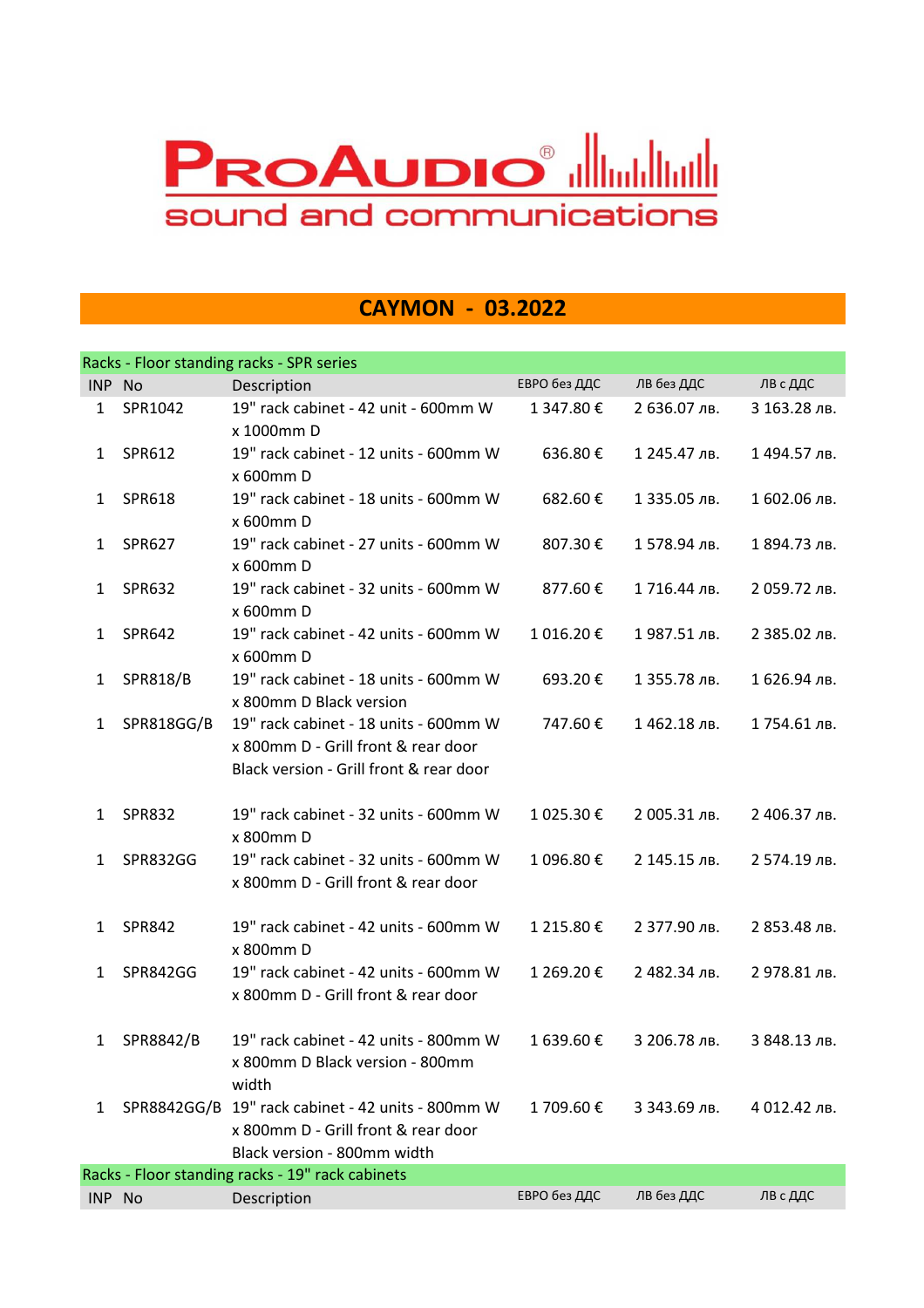| $\mathbf{1}$ | PR206/B        | 19" rack cabinet - 6 units - 500mm<br>depth Black                             | 216.60€      | 423.63 лв. | 508.36 лв. |
|--------------|----------------|-------------------------------------------------------------------------------|--------------|------------|------------|
| 1            | PR209/B        | 19" rack cabinet - 9 units - 500mm<br>depth Black                             | 246.20€      | 481.53 лв. | 577.83 лв. |
| 1            | <b>PR212/B</b> | 19" rack cabinet - 12 units - 500mm<br>depth Black                            | 279.10€      | 545.87 лв. | 655.05 лв. |
| 1            | <b>PR218/B</b> | 19" rack cabinet - 18 units - 500mm<br>depth Black                            | 358.50€      | 701.17 лв. | 841.40 лв. |
|              |                | Racks - Floor standing racks - Accessories                                    |              |            |            |
| INP No       |                | Description                                                                   | ЕВРО без ДДС | ЛВ без ДДС | ЛВ с ДДС   |
| 1            | APR103GA       | Slide profile for apr racks (pair)                                            | 20.00€       | 39.12 лв.  | 46.94 лв.  |
| 1            | <b>PR210WS</b> | Wheel set for PR2xx racks                                                     | 36.10€       | 70.61 лв.  | 84.73 лв.  |
| 1            | SPR100LR       | 19" L-rail set for SPR1000 series                                             | 25.30€       | 49.48 лв.  | 59.38 лв.  |
| $\mathbf{1}$ | SPR100PT       | Rack plinth - for SPR1000 series                                              | 123.40€      | 241.35 лв. | 289.62 лв. |
| 1            | SPR100RF       | 19" cooling roof fan unit - for SPR1042                                       | 130.80€      | 255.82 лв. | 306.99 лв. |
| 1            | SPR10CSS       | Rack interconnection slot set (4pcs)                                          | 9.10€        | 17.80 лв.  | 21.36 лв.  |
| 1            | SPR10DC        | Dust cover brush for cable entry                                              | 11.90€       | 23.27 лв.  | 27.93 лв.  |
| 1            | SPR18GL        | Perforated grill door for 18HE SPR rack                                       | 189.20€      | 370.04 лв. | 444.05 лв. |
|              |                | cabinet - 600mm width                                                         |              |            |            |
| 1            | SPR27GL        | Perforated grill door for 27HE SPR rack<br>cabinet - 600mm width              | 210.80€      | 412.29 лв. | 494.75 лв. |
| $\mathbf{1}$ | SPR32GL        | Perforated grill door for 32HE SPR rack<br>cabinet - 600mm width              | 223.90€      | 437.91 лв. | 525.49 лв. |
| 1            | SPR42GL        | Perforated grill door for 42HE SPR rack<br>cabinet - 600mm width              | 246.30€      | 481.72 лв. | 578.07 лв. |
| 1            | SPR60FS        | 19" fixed shelf - 350mm depth                                                 | 37.80€       | 73.93 лв.  | 88.72 лв.  |
| 1            | SPR60LR        | 19" I-rail set for SPR600 and OPR3xxA                                         | 15.80€       | 30.90 лв.  | 37.08 лв.  |
|              |                | series                                                                        |              |            |            |
| 1            | SPR60PT        | Rack plinth - for SPR600 series                                               | 100.00€      | 195.58 лв. | 234.70 лв. |
| 1            | SPR60RF        | 19" cooling roof fan unit - for SPR600<br>series                              | 70.60€       | 138.08 лв. | 165.70 лв. |
| 1            | SPR80FS        | 19" fixed shelf - 550mm depth                                                 | 46.00€       | 89.97 лв.  | 107.96 лв. |
| 1            | SPR80LR        | 19" I-rail set for SPR800 series                                              | 21.00€       | 41.07 лв.  | 49.29 лв.  |
| 1            | SPR80PT        | Rack plinth - for SPR800 series                                               | 111.00€      | 217.10 лв. | 260.52 лв. |
| 1            | SPR80RF        | 19" cooling roof fan unit - for SPR800<br>series                              | 123.90€      | 242.33 лв. | 290.79 лв. |
| 1            | SPR88PT        | Rack plinth - for SPR8800 series                                              | 125.80€      | 246.04 лв. | 295.25 лв. |
| 1            | SS160/B        | Sliding shelf for 19" rack cabinet Black<br>version                           | 81.10€       | 158.62 лв. | 190.34 лв. |
| $\mathbf{1}$ | SS180/B        | Sliding shelf for 19" rack cabinet Black<br>version                           | 106.90€      | 209.08 лв. | 250.89 лв. |
|              |                | Racks - Wall mount racks - WPR series                                         |              |            |            |
| INP No       |                | Description                                                                   | ЕВРО без ДДС | ЛВ без ДДС | ЛВ с ДДС   |
| 1            | WPR406R/B      | 19" wall mount rack - 6 units - 450mm                                         | 294.80€      | 576.58 лв. | 691.89 лв. |
|              |                | depth - Removable back Black version                                          |              |            |            |
| 1            | WPR406R/W      | 19" wall mount rack - 6 units - 450mm<br>depth - Removable back White version | 294.80€      | 576.58 лв. | 691.89 лв. |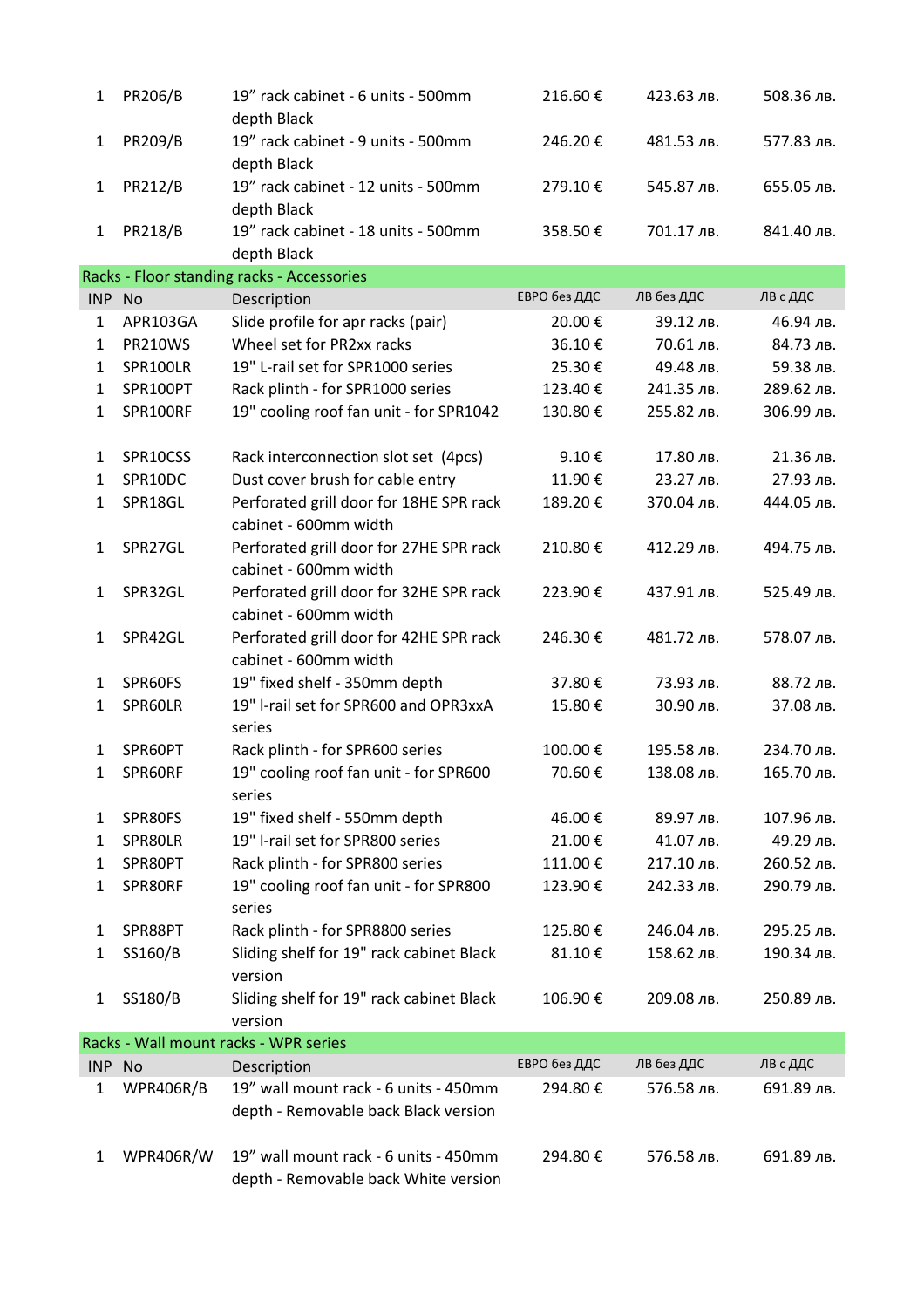| $\mathbf{1}$ | WPR409R/B       | 19" wall mount rack - 9 units - 450mm<br>depth - Removable back Black version      | 327.40€      | 640.34 лв. | 768.41 лв.   |
|--------------|-----------------|------------------------------------------------------------------------------------|--------------|------------|--------------|
| $\mathbf{1}$ | WPR409R/W       | 19" wall mount rack - 9 units - 450mm<br>depth - Removable back White version      | 327.40€      | 640.34 лв. | 768.41 лв.   |
| 1            | <b>WPR412</b>   | 19" wall mount rack - 12 units -<br>450mm depth                                    | 253.70€      | 496.19 лв. | 595.43 лв.   |
| $\mathbf{1}$ | WPR412R/B       | 19" wall mount rack - 12 units -<br>450mm depth - Removable back Black<br>version  | 364.00€      | 711.92 лв. | 854.31 лв.   |
| $\mathbf{1}$ | WPR606R/B       | 19" wall mount rack - 6 units - 600mm<br>depth - Removable back Black version      | 349.80€      | 684.15 лв. | 820.98 лв.   |
| $\mathbf{1}$ | WPR609R/B       | 19" wall mount rack - 9 units - 600mm<br>depth - Removable back Black version      | 382.80€      | 748.69 лв. | 898.43 лв.   |
| $\mathbf{1}$ | WPR612R/B       | 19" wall mount rack - 12 units -<br>600mm depth - Removable back Black<br>version  | 419.10€      | 819.69 лв. | 983.63 лв.   |
|              |                 | Racks - Wall mount racks - HPR series                                              |              |            |              |
| INP No       |                 | Description                                                                        | ЕВРО без ДДС | ЛВ без ДДС | ЛВ с ДДС     |
| 1            | <b>HPR506/B</b> | Double section 19" wall mountable<br>rack - 6 units - 550mm depth Black<br>version | 395.00€      | 772.55 лв. | 927.06 лв.   |
| 1            | <b>HPR509/B</b> | Double section 19" wall mountable<br>rack - 9 units - 550mm depth Black<br>version | 428.70€      | 838.46 лв. | 1006.16 лв.  |
| 1            | <b>HPR512/B</b> | Double section 19" wall mountable<br>rack - 12 units - 550mm depth Black           | 472.60€      | 924.33 лв. | 1 109.19 лв. |
|              |                 | Racks - Wall mount racks - EPR series                                              |              |            |              |
| INP No       |                 | Description                                                                        | ЕВРО без ДДС | ЛВ без ДДС | ЛВ с ДДС     |
| 1            | EPR406/B        | 19" wall rack - 6 units - 450 mm depth<br><b>Black version</b>                     | 159.20€      | 311.37 лв. | 373.64 лв.   |
| 1            | EPR409/B        | 19" wall rack - 9 units - 450 mm depth<br><b>Black version</b>                     | 198.60€      | 388.43 лв. | 466.11 лв.   |
| 1            | EPR412/B        | 19" wall rack - 12 units - 450 mm<br>depth Black version                           | 235.10€      | 459.82 лв. | 551.78 лв.   |
|              |                 | Racks - Wall mount racks - NPR series                                              |              |            |              |
| INP No       |                 | Description                                                                        | ЕВРО без ДДС | ЛВ без ДДС | ЛВ с ДДС     |
| $\mathbf{1}$ | <b>NPR404/B</b> | Wall mounted 9.5" / 10.5" cabinet - 4<br>units - 420mm depth Black                 | 151.30€      | 295.92 лв. | 355.10 лв.   |
| 1            | <b>NPR406/B</b> | Wall mounted 9.5" / 10.5" cabinet - 6<br>units - 420mm depth Black                 | 166.00€      | 324.67 лв. | 389.60 лв.   |
|              |                 | Racks - Wall mount racks - Accessories                                             |              |            |              |
| INP No       |                 | Description                                                                        | ЕВРО без ДДС | ЛВ без ДДС | ЛВ с ДДС     |
| 1            | SPR10CSS        | Rack interconnection slot set (4pcs)                                               | 9.10€        | 17.80 лв.  | 21.36 лв.    |
| 1            | SPR10DC         | Dust cover brush for cable entry                                                   | 11.90€       | 23.27 лв.  | 27.93 лв.    |
| $\mathbf{1}$ | WPR10CL         | Rotary code lock for WPR/HPR series<br>cabinets - 3 digits                         | 23.40€       | 45.77 лв.  | 54.92 лв.    |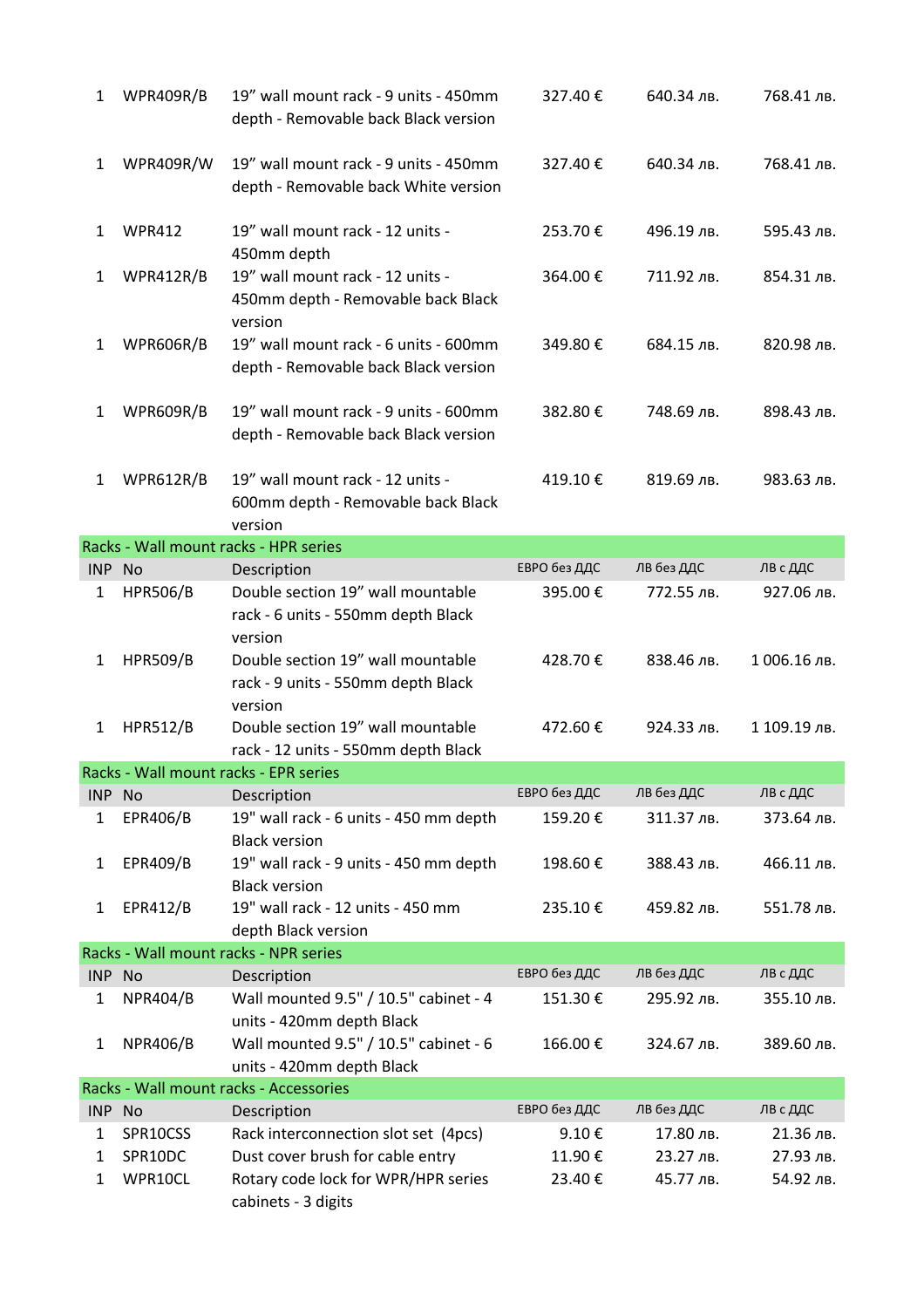| 1            | WPR10RF                              | Roof fan for WPR, HPR & NPR series                           | 19.80€       | 38.73 лв.    | 46.47 лв.    |
|--------------|--------------------------------------|--------------------------------------------------------------|--------------|--------------|--------------|
| 1            | WPR45FS                              | 19" fixed shelf - 275mm depth                                | 30.00€       | 58.67 лв.    | 70.41 лв.    |
| $\mathbf{1}$ | WPR45LR                              | 19" I-rail set for WPR, OPR and HPR                          | 11.10€       | 21.71 лв.    | 26.05 лв.    |
|              |                                      | series                                                       |              |              |              |
| $\mathbf{1}$ | WPR60FS                              | 19" fixed shelf - 425mm depth                                | 26.30€       | 51.44 лв.    | 61.73 лв.    |
| $\mathbf{1}$ | WPR60LR                              | 19" I-rail set for WPR, OPR and HPR                          | 15.70€       | 30.71 лв.    | 36.85 лв.    |
|              |                                      | series                                                       |              |              |              |
|              |                                      | Racks - Open frame racks - OPR series                        |              |              |              |
| INP No       |                                      | Description                                                  | ЕВРО без ДДС | ЛВ без ДДС   | ЛВ с ДДС     |
| $\mathbf{1}$ | OPR303A/B                            | 19" in depth adjustable open frame                           | 130.70€      | 255.63 лв.   | 306.75 лв.   |
|              |                                      | rack - 3 unit - 300 ~ 450mm Black                            |              |              |              |
| $\mathbf{1}$ | OPR306A/B                            | 19" in depth adjustable open frame                           | 138.60€      | 271.08 лв.   | 325.29 лв.   |
|              |                                      | rack - 6 unit - 300 ~ 450mm Black                            |              |              |              |
| $\mathbf{1}$ | OPR309A/B                            | 19" in depth adjustable open frame                           | 154.30€      | 301.78 лв.   | 362.14 лв.   |
|              |                                      | rack - 9 unit - 300 ~ 450mm Black                            |              |              |              |
| $\mathbf{1}$ | OPR312A/B                            | 19" in depth adjustable open frame                           | 171.70€      | 335.82 лв.   | 402.98 лв.   |
|              |                                      | rack - 12 unit - 300 ~ 450mm Black                           |              |              |              |
| $\mathbf{1}$ | OPR318A/B                            | 19" in depth adjustable open frame                           | 209.60€      | 409.94 лв.   | 491.93 лв.   |
|              |                                      | rack - 18 unit - 300 ~ 450mm Black                           |              |              |              |
| $\mathbf{1}$ | OPR506A/B                            | 19" in depth adjustable open frame                           | 176.80€      | 345.79 лв.   | 414.95 лв.   |
|              |                                      | rack - 6 unit - 500 ~ 700 mm Black                           |              |              |              |
| $\mathbf{1}$ | OPR509A/B                            | 19" in depth adjustable open frame                           | 191.70€      | 374.93 лв.   | 449.92 лв.   |
|              |                                      | rack - 9 unit - 500 ~ 700 mm Black                           |              |              |              |
| $\mathbf{1}$ | OPR512A/B                            | 19" in depth adjustable open frame                           | 209.10€      | 408.96 лв.   | 490.76 лв.   |
|              |                                      | rack - 12 unit - 500 ~ 700 mm Black                          |              |              |              |
|              |                                      |                                                              |              |              |              |
|              |                                      | Racks - Open frame racks - Open frame desktop rack           |              |              |              |
| INP No       |                                      | Description                                                  | ЕВРО без ДДС | ЛВ без ДДС   | ЛВ с ДДС     |
| 1            | <b>TPR306A/B</b>                     | Desktop open frame rack - 6 units -                          | 84.20€       | 164.68 лв.   | 197.62 лв.   |
|              |                                      | Adjustable angle 0°~15° Black                                |              |              |              |
| $\mathbf{1}$ | <b>TPR309A/B</b>                     | Desktop open frame rack - 9 units -                          | 90.40€       | 176.81 лв.   | 212.17 лв.   |
|              |                                      | Adjustable angle 0°~15° Black                                |              |              |              |
|              |                                      | Racks - Open frame racks - DPR series                        |              |              |              |
| INP No       |                                      | Description                                                  | ЕВРО без ДДС | ЛВ без ДДС   | ЛВ с ДДС     |
| $\mathbf{1}$ | <b>DPR932/B</b>                      | 4-post 19" open-frame rack - 32 units -                      | 403.50€      | 789.18 лв.   | 947.01 лв.   |
|              |                                      | 550~1015 mm depth Black version                              |              |              |              |
|              |                                      |                                                              |              |              |              |
| $\mathbf{1}$ | <b>DPR942/B</b>                      | 4-post 19" open-frame rack - 42 units -                      | 428.80€      | 838.66 лв.   | 1 006.39 лв. |
|              |                                      | 550~1015 mm depth Black version                              |              |              |              |
|              |                                      |                                                              |              |              |              |
|              |                                      | Racks - Open frame racks - Accessories                       |              |              |              |
| INP No       |                                      | Description                                                  | ЕВРО без ДДС | ЛВ без ДДС   | ЛВ с ДДС     |
| 1            | <b>CAS105WS</b>                      | Wheel set for OPR5xx racks                                   | 27.00€       | 52.81 лв.    | 63.37 лв.    |
| 1            | CAS106WS                             | Wheel set for OPR3xxA, OPR4xx and                            | 31.20€       | 61.02 лв.    | 73.23 лв.    |
|              |                                      | OPR5xxA racks                                                |              |              |              |
| $\mathbf{1}$ | OPR300C/B                            | Ceiling mounting bracket for OPR3xxA                         | 50.30€       | 98.38 лв.    | 118.05 лв.   |
|              |                                      | and OPR5xxA series Black                                     |              |              |              |
|              | Racks - Slide-out racks - GPR series |                                                              |              |              |              |
| INP No       |                                      | Description                                                  | ЕВРО без ДДС | лв без ддС   | ЛВ с ДДС     |
| 1            | GPR412/B                             | 19" slide-out rack - 12 units - 420mm<br>depth Black version | 720.10€      | 1 408.39 лв. | 1 690.07 лв. |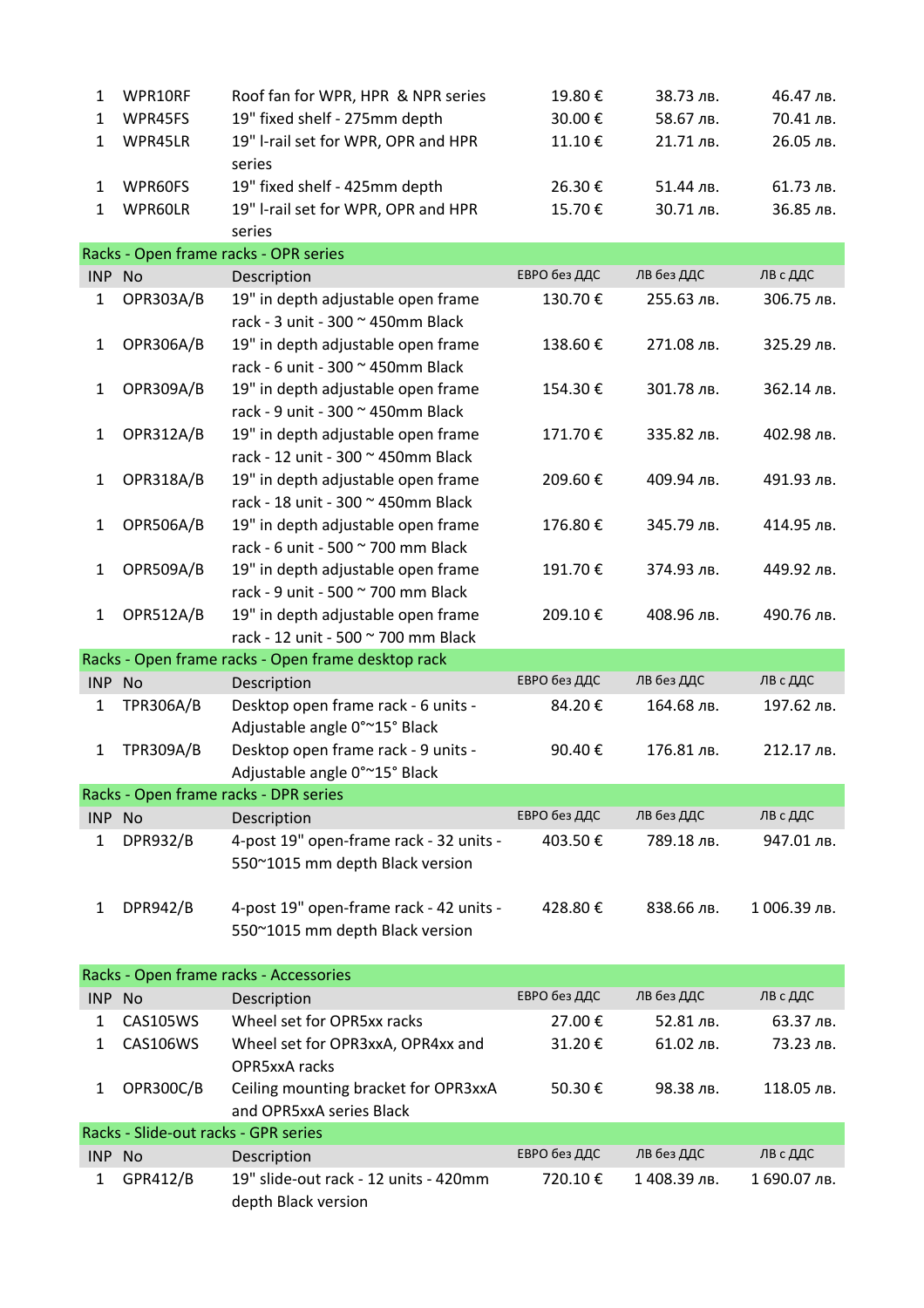| 0            | GPR418/B                          | 19" slide-out rack - 18 units - 420mm                        | 736.00€      | 1439.49лв.  | 1 727.39 лв. |
|--------------|-----------------------------------|--------------------------------------------------------------|--------------|-------------|--------------|
|              |                                   | depth Black version                                          |              |             |              |
| 1            | <b>GPR424/B</b>                   | 19" slide-out rack - 24 units - 420mm<br>depth Black version | 751.70€      | 1470.20 лв. | 1764.24 лв.  |
|              | Racks - Special racks - ID series |                                                              |              |             |              |
| INP No       |                                   | Description                                                  | ЕВРО без ДДС | ЛВ без ДДС  | ЛВ с ДДС     |
| $\mathbf{1}$ | ID110/B                           | 19" under desk mount bracket - 1 unit<br><b>Black</b>        | 16.50€       | 32.27 лв.   | 38.73 лв.    |
|              |                                   | Rack accessories - Rack panels - Blind panels                |              |             |              |
| INP No       |                                   | Description                                                  | ЕВРО без ДДС | ЛВ без ДДС  | ЛВ с ДДС     |
| $\mathbf{1}$ | <b>BSF003</b>                     | 19" Steel blind panels 0.33 unit                             | 4.50€        | 8.80 лв.    | 10.56 лв.    |
| $\mathbf{1}$ | <b>BSF005</b>                     | 19" Steel blind panels 0.5 unit                              | 5.00€        | 9.78 лв.    | 11.73 лв.    |
| $\mathbf{1}$ | BSF01                             | 19" Steel blind panels 1 unit                                | 5.40€        | 10.56 лв.   | 12.67 лв.    |
| 5            | BSF01A                            | 19" Aluminum blind panels 1 unit                             | 6.40€        | 12.52 лв.   | 15.02 лв.    |
| $\mathbf{1}$ | BSF02                             | 19" Steel blind panels 2 unit                                | 7.80€        | 15.26 лв.   | 18.31 лв.    |
| 5            | BSF02A                            | 19" Aluminum blind panels 2 units                            | 10.50€       | 20.54 лв.   | 24.64 лв.    |
| $\mathbf{1}$ | BSF03                             | 19" Steel blind panels 3 unit                                | 10.70€       | 20.93 лв.   | 25.11 лв.    |
| $\mathbf{1}$ | BSF04                             | 19" Steel blind panels 4 unit                                | 13.00€       | 25.43 лв.   | 30.51 лв.    |
| $\mathbf{1}$ | BSF05                             | 19" Steel blind panels 5 unit                                | 15.70€       | 30.71 лв.   | 36.85 лв.    |
| $\mathbf{1}$ | BSF06                             | 19" Steel blind panels 6 unit                                | 17.50€       | 34.23 лв.   | 41.07 лв.    |
| 20           | BSFN01                            | 10.5" blind panels 1 unit                                    | 5.40€        | 10.56 лв.   | 12.67 лв.    |
|              |                                   | Rack accessories - Rack panels - Ventilated blind panels     |              |             |              |
| INP No       |                                   | Description                                                  | ЕВРО без ДДС | ЛВ без ДДС  | ЛВ с ДДС     |
| 1            | <b>BSV003</b>                     | 19" ventilated blind panel 0.33 units                        | 4.80€        | 9.39 лв.    | 11.27 лв.    |
| $\mathbf{1}$ | BSV01                             | 19" ventilated blind panel 1 unit                            | 5.30€        | 10.37 лв.   | 12.44 лв.    |
| $\mathbf{1}$ | BSV01H                            | 19" ventilated blind panel with                              | 6.20€        | 12.13 лв.   | 14.55 лв.    |
|              |                                   | hexagonal perforation 1 unit                                 |              |             |              |
| $\mathbf{1}$ | BSV02                             | 19" ventilated blind panel 2 units                           | 7.80€        | 15.26 лв.   | 18.31 лв.    |
| 1            | BSV02H                            | 19" ventilated blind panel with                              | 9.10€        | 17.80 лв.   | 21.36 лв.    |
|              |                                   | hexagonal perforation 2 units                                |              |             |              |
| 1            | BSV03                             | 19" ventilated blind panel 3 units                           | 10.70€       | 20.93 лв.   | 25.11 лв.    |
| 1            | BSV04                             | 19" ventilated blind panel 4 units                           | 12.80€       | 25.03 лв.   | 30.04 лв.    |
| 1            | BSV05                             | 19" ventilated blind panel 5 units                           | 13.70€       | 26.79 лв.   | 32.15 лв.    |
| 1            | BSV06                             | 19" ventilated blind panel 6 units                           | 15.00€       | 29.34 лв.   | 35.20 лв.    |
| 1            | BSVN01                            | Ventilated blind panel for 10.5"                             | 5.40€        | 10.56 лв.   | 12.67 лв.    |
|              |                                   | cabinets - 1HE                                               |              |             |              |
|              |                                   | Rack accessories - Rack panels - Connection panels           |              |             |              |
| INP No       |                                   | Description                                                  | ЕВРО без ДДС | ЛВ без ДДС  | ЛВ с ДДС     |
| 10           | BDP06/B                           | DIN rail blanking strip - 6 module - 10                      | 20.00€       | 39.12 лв.   | 46.94 лв.    |
|              |                                   | strips Black version                                         |              |             |              |
|              | BDR03                             | 19" DIN rail mounting unit for 24                            | 36.00€       | 70.41 лв.   | 84.49 лв.    |
| $\mathbf{1}$ |                                   | modules - 3HE                                                |              |             |              |
|              |                                   |                                                              |              |             |              |
| $\mathbf{1}$ | BP106                             | 19" blind panel - 1HE - 6x D-size                            | 7.00€        | 13.69 лв.   | 16.43 лв.    |
| 1            | <b>BP106T</b>                     | 19" blind panel with tension relief -<br>1HE - 6x D-size     | 18.00€       | 35.20 лв.   | 42.25 лв.    |
| 1            | <b>BP108</b>                      | 19" blind panel - 1HE - 8x D-size                            | 7.00€        | 13.69 лв.   | 16.43 лв.    |
| 1            | <b>BP108T</b>                     | 19" blind panel with tension relief -                        | 18.00€       | 35.20 лв.   | 42.25 лв.    |
|              |                                   | 1HE - 8x D-size                                              |              |             |              |
| 1            | BP112                             | 19" blind panel - 1HE - 12x D-size                           | 6.90€        | 13.50 лв.   | 16.19 лв.    |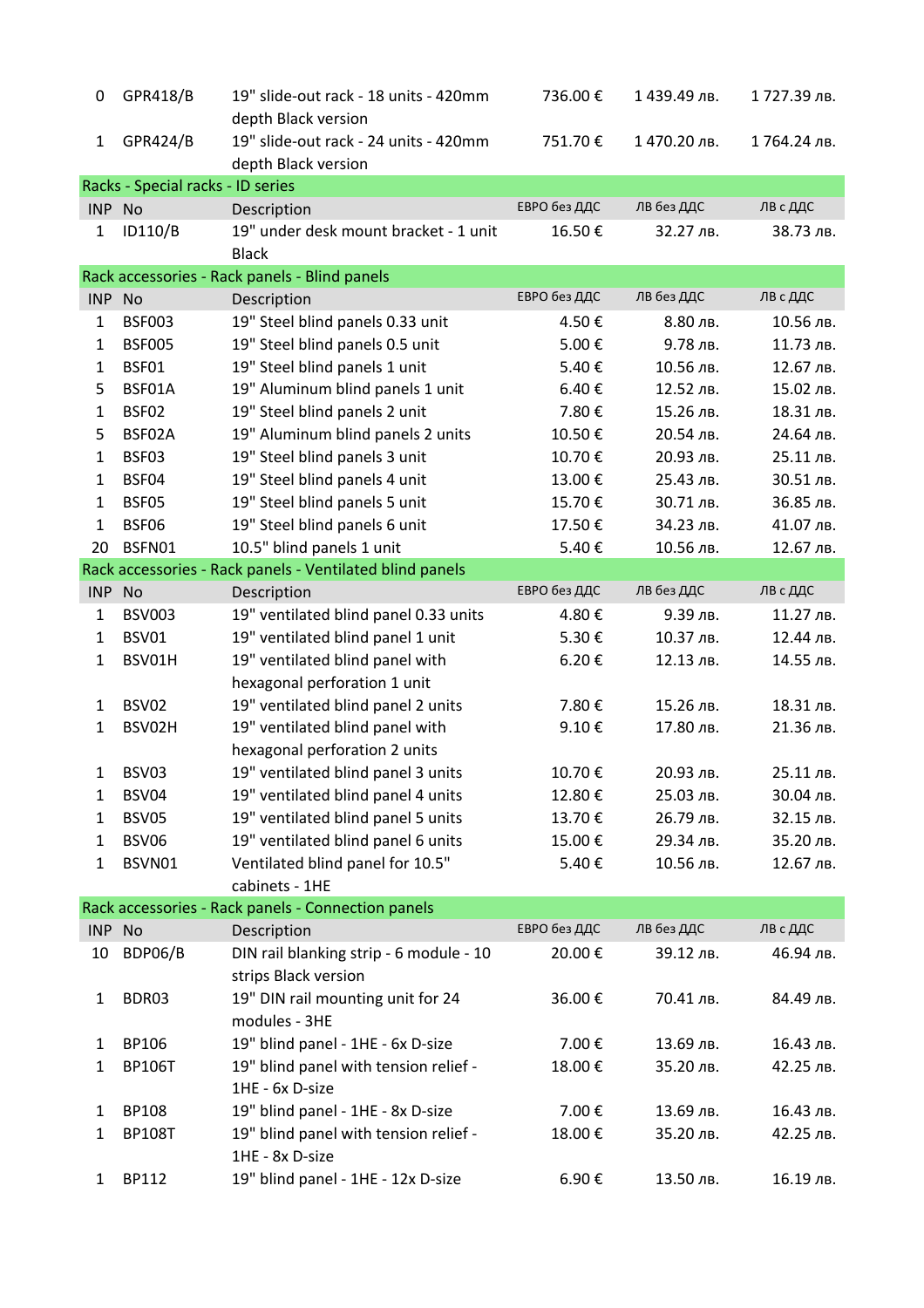| 1            | <b>BP112T</b>   | 19" blind panel with tension relief -<br>1HE - 12x D-size             | 17.80€       | 34.81 лв.  | 41.78 лв.  |
|--------------|-----------------|-----------------------------------------------------------------------|--------------|------------|------------|
| $\mathbf{1}$ | <b>BSK124</b>   | 19" blind panel - 1HE - 24x Keystone                                  | 22.40€       | 43.81 лв.  | 52.57 лв.  |
| 1            | CASY001/B       | CASY chassis 2 x 12 space - 19", 2HE                                  | 69.90€       | 136.71 лв. | 164.06 лв. |
|              |                 | mounting - 120mm depth Casy chassis                                   |              |            |            |
|              |                 | 12 space - 2he 19" mounting - 120mm -                                 |              |            |            |
|              |                 | black                                                                 |              |            |            |
| $\mathbf{1}$ | CASY002/B       | CASY chassis 2 x 12 space - 19", 2HE                                  | 134.90€      | 263.84 лв. | 316.61 лв. |
|              |                 | mounting - 270mm depth Casy chassis                                   |              |            |            |
|              |                 | 12 space - 2he 19" mounting - 270mm -                                 |              |            |            |
|              |                 | black                                                                 |              |            |            |
|              |                 | Rack accessories - Rack panels - Special blind panels                 |              |            |            |
| INP No       |                 | Description                                                           | ЕВРО без ДДС | ЛВ без ДДС | ЛВ с ДДС   |
| $\mathbf{1}$ | BSB01           | 19" blind panel with brush - 1HE                                      | 13.90€       | 27.19 лв.  | 32.62 лв.  |
| $\mathbf{1}$ | BSB02           | 19" blind panel with brush - 2HE                                      | 21.00€       | 41.07 лв.  | 49.29 лв.  |
| 1            | BSD02           | 19" blind panel with service door - 2HE                               | 17.80€       | 34.81 лв.  | 41.78 лв.  |
|              |                 |                                                                       |              |            |            |
| $\mathbf{1}$ | BSG01H          | 19" grill security panel - 1HE - with                                 | 13.90€       | 27.19 лв.  | 32.62 лв.  |
|              |                 | hexagonal perforation                                                 |              |            |            |
| $\mathbf{1}$ | BSG02H          | 19" grill security panel - 2HE - with                                 | 15.10€       | 29.53 лв.  | 35.44 лв.  |
|              |                 | hexagonal perforation                                                 |              |            |            |
|              |                 | Rack accessories - Rack shelves - 19" Shelves                         |              |            |            |
| INP No       |                 | Description                                                           | ЕВРО без ДДС | ЛВ без ДДС | ЛВ с ДДС   |
| $\mathbf{1}$ | IS110           | 19" standard shelf - 1HE                                              | 33.10€       | 64.74 лв.  | 77.69 лв.  |
| $\mathbf{1}$ | <b>IS210</b>    | 19" standard shelf - 2HE                                              | 38.00€       | 74.32 лв.  | 89.19 лв.  |
| $\mathbf{1}$ | IS310           | 19" standard shelf - 3HE<br>Rack accessories - Rack shelves - L-rails | 41.60€       | 81.36 лв.  | 97.64 лв.  |
| INP No       |                 |                                                                       | ЕВРО без ДДС | ЛВ без ДДС | ЛВ с ДДС   |
| $\mathbf{1}$ | SPR100LR        | Description<br>19" L-rail set for SPR1000 series                      | 25.30€       | 49.48 лв.  | 59.38 лв.  |
| $\mathbf{1}$ | SPR60LR         | 19" I-rail set for SPR600 and OPR3xxA                                 | 15.80€       | 30.90 лв.  | 37.08 лв.  |
|              |                 | series                                                                |              |            |            |
| 1            | SPR80LR         | 19" I-rail set for SPR800 series                                      | 21.00€       | 41.07 лв.  | 49.29 лв.  |
| $\mathbf{1}$ | WPR45LR         | 19" I-rail set for WPR, OPR and HPR                                   | 11.10€       | 21.71 лв.  | 26.05 лв.  |
|              |                 | series                                                                |              |            |            |
| 1            | WPR60LR         | 19" I-rail set for WPR, OPR and HPR                                   | 15.70€       | 30.71 лв.  | 36.85 лв.  |
|              |                 | series                                                                |              |            |            |
|              |                 | Rack accessories - Rack shelves - Fixed shelves                       |              |            |            |
| INP No       |                 | Description                                                           | ЕВРО без ДДС | ЛВ без ДДС | ЛВ с ДДС   |
| 1            | <b>ISN110</b>   | 10.5" fixed shelf - 1 unit                                            | 25.50€       | 49.87 лв.  | 59.85 лв.  |
| 1            | SPR60FS         | 19" fixed shelf - 350mm depth                                         | 37.80€       | 73.93 лв.  | 88.72 лв.  |
| 1            | SPR80FS         | 19" fixed shelf - 550mm depth                                         | 46.00€       | 89.97 лв.  | 107.96 лв. |
| $\mathbf{1}$ | WPR45FS         | 19" fixed shelf - 275mm depth                                         | 30.00€       | 58.67 лв.  | 70.41 лв.  |
| $\mathbf{1}$ | WPR60FS         | 19" fixed shelf - 425mm depth                                         | 26.30€       | 51.44 лв.  | 61.73 лв.  |
|              |                 | Rack accessories - Sliding shelves & drawers - Rack drawers           |              |            |            |
| INP No       |                 | Description                                                           | ЕВРО без ДДС | ЛВ без ДДС | ЛВ с ДДС   |
| 1            | <b>RD120L/B</b> | 19" rack drawer - 1 unit Black version -<br>With lock                 | 91.60€       | 179.15 лв. | 214.98 лв. |
| $\mathbf{1}$ | <b>RD220/B</b>  | 19" rack drawer - 2 unit Black version                                | 105.40€      | 206.14 лв. | 247.37 лв. |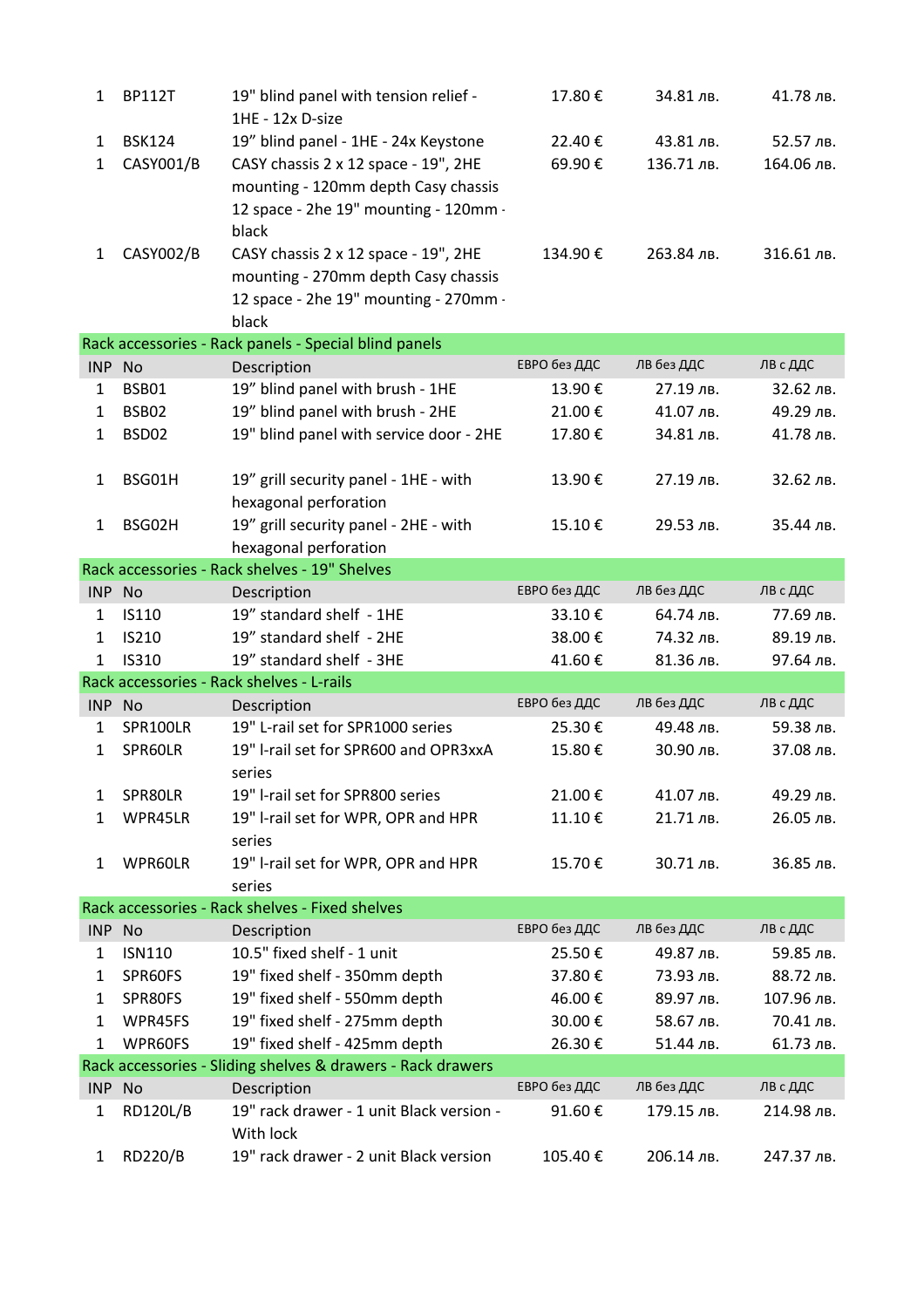| $\mathbf{1}$ | <b>RD220L/B</b>  | 19" rack drawer - 2 unit Black version -<br>With lock                               | 114.40€      | 223.75 лв. | 268.50 лв. |
|--------------|------------------|-------------------------------------------------------------------------------------|--------------|------------|------------|
| $\mathbf{1}$ | RD2S/B           | Rear support bracket for RDx20 series<br>rack drawers Black version - Pair          | 9.70€        | 18.97 лв.  | 22.77 лв.  |
| 1            | RD320/B          | 19" rack drawer - 3 unit Black version                                              | 117.60€      | 230.01 лв. | 276.01 лв. |
| $\mathbf{1}$ | <b>RD320L/B</b>  | 19" rack drawer - 3 unit Black version -<br>With lock                               | 122.30€      | 239.20 лв. | 287.04 лв. |
|              |                  | Rack accessories - Sliding shelves & drawers - Lockable rack drawers                |              |            |            |
| INP No       |                  | Description                                                                         | ЕВРО без ДДС | ЛВ без ДДС | ЛВ с ДДС   |
| $\mathbf{1}$ | <b>RD110L/B</b>  | 19" rack drawer - 1 unit with key lock<br><b>Black version</b>                      | 91.60€       | 179.15 лв. | 214.98 лв. |
| $\mathbf{1}$ | <b>RD120L/B</b>  | 19" rack drawer - 1 unit Black version -<br>With lock                               | 91.60€       | 179.15 лв. | 214.98 лв. |
| $\mathbf{1}$ | <b>RD212L/B</b>  | 19" rack drawer - 2 unit - with key lock<br><b>Black version</b>                    | 104.00€      | 203.41 лв. | 244.09 лв. |
| 1            | <b>RD220/B</b>   | 19" rack drawer - 2 unit Black version                                              | 105.40€      | 206.14 лв. | 247.37 лв. |
| 1            | <b>RD220L/B</b>  | 19" rack drawer - 2 unit Black version -<br>With lock                               | 114.40€      | 223.75 лв. | 268.50 лв. |
| $\mathbf{1}$ | RD2S/B           | Rear support bracket for RDx20 series<br>rack drawers Black version - Pair          | 9.70€        | 18.97 лв.  | 22.77 лв.  |
| 1            | <b>RD320/B</b>   | 19" rack drawer - 3 unit Black version                                              | 117.60€      | 230.01 лв. | 276.01 лв. |
| $\mathbf{1}$ | <b>RD320L/B</b>  | 19" rack drawer - 3 unit Black version -<br>With lock                               | 122.30€      | 239.20 лв. | 287.04 лв. |
| $\mathbf{1}$ | <b>RDN110L/B</b> | 10.5" rack drawer - 1 unit with key<br>lock Black Steel                             | 67.90€       | 132.80 лв. | 159.36 лв. |
|              |                  | Rack accessories - Sliding shelves & drawers - Sliding shelves                      |              |            |            |
| INP No       |                  | Description                                                                         | ЕВРО без ДДС | ЛВ без ДДС | ЛВ с ДДС   |
| 1            | SS160/B          | Sliding shelf for 19" rack cabinet Black<br>version                                 | 81.10€       | 158.62 лв. | 190.34 лв. |
| $\mathbf{1}$ | SS180/B          | Sliding shelf for 19" rack cabinet Black<br>version                                 | 106.90€      | 209.08 лв. | 250.89 лв. |
|              |                  | Rack accessories - Power distribution                                               |              |            |            |
| INP No       |                  | Description                                                                         | ЕВРО без ДДС | ЛВ без ДДС | ЛВ с ДДС   |
| 1            | PSR107UKS/B      | 19" power distribution unit - 7x UK<br>sockets + front switch Black version         | 49.70€       | 97.20 лв.  | 116.65 лв. |
| $\mathbf{1}$ | <b>PSR108E/B</b> | 19" power distribution unit - 8x IEC<br>C13 socket Black version                    | 41.00€       | 80.19 лв.  | 96.23 лв.  |
| $\mathbf{1}$ | PSR108ES/B       | 19" power distribution unit - 8x IEC<br>C13 socket + front switch Black<br>version  | 45.20€       | 88.40 лв.  | 106.08 лв. |
| $\mathbf{1}$ | <b>PSR109F/B</b> | 19" power distribution unit - 9 x<br>French sockets Black version                   | 51.20€       | 100.14 лв. | 120.17 лв. |
| 1            | PSR109FS/B       | 19" power distribution unit - 9 x<br>French sockets + front switch Black<br>version | 52.70€       | 103.07 лв. | 123.69 лв. |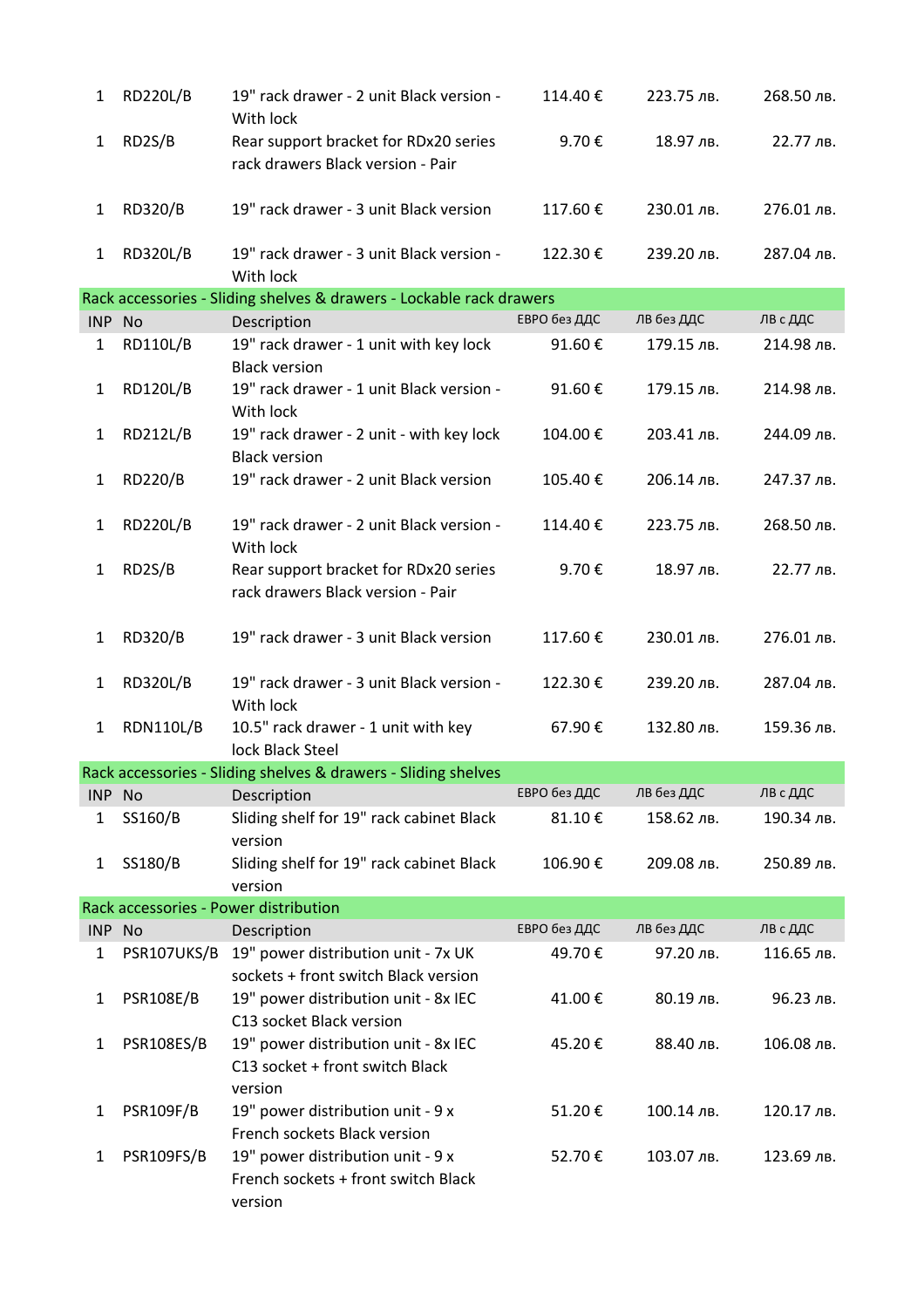| 1            | <b>PSR109G/B</b> | 19" power distribution unit - 9 x                                                                                                                  | 51.20€       | 100.14 лв. | 120.17 лв. |
|--------------|------------------|----------------------------------------------------------------------------------------------------------------------------------------------------|--------------|------------|------------|
| $\mathbf{1}$ | PSR109GS/B       | German sockets Black version<br>19" power distribution unit - 9 x<br>German sockets + front switch Black                                           | 52.70€       | 103.07 лв. | 123.69 лв. |
| $\mathbf{1}$ | PSR119ES/B       | version<br>19" power distribution unit - 9 x IEC<br>C13 sockets + rear switch Black                                                                | 62.00€       | 121.26 лв. | 145.51 лв. |
| $\mathbf{1}$ | PSR119FS/B       | version<br>19" power distribution unit - 9 x<br>French sockets + rear switch Black                                                                 | 56.50€       | 110.50 лв. | 132.61 лв. |
| $\mathbf{1}$ | PSR119GS/B       | version<br>19" power distribution unit - 9 x<br>German sockets + rear switch Black<br>version                                                      | 56.50€       | 110.50 лв. | 132.61 лв. |
| $\mathbf{1}$ | PSR269FS/B       | 19" power distribution unit - French 6<br>x front sockets + 9 x rear sockets -<br>Double switched Black version                                    | 86.10€       | 168.40 лв. | 202.08 лв. |
| $\mathbf{1}$ | PSR269GS/B       | 19" power distribution unit - German<br>6 x front sockets + 9 x rear sockets -<br>Double switched Black version                                    | 86.10€       | 168.40 лв. | 202.08 лв. |
| 1            | PSR429F/B        | 19" power distribution - 9 x French<br>sockets - Light/USB/Fuse Black version                                                                      | 125.80€      | 246.04 лв. | 295.25 лв. |
| $\mathbf{1}$ | <b>PSR429G/B</b> | 19" power distribution - 9 x German<br>sockets - Light/USB/Fuse Black version                                                                      | 125.80€      | 246.04 лв. | 295.25 лв. |
| $\mathbf{1}$ | PSR529F/B        | 19" power distribution - 9 x French<br>sockets -                                                                                                   | 192.60€      | 376.69 лв. | 452.03 лв. |
| 1            | <b>PSR529G/B</b> | Light/USB/Fuse/Surge/Display Black<br>version<br>19" power distribution - 9 x German<br>sockets -<br>Light/USB/Fuse/Surge/Display Black<br>version | 192.60€      | 376.69 лв. | 452.03 лв. |
|              |                  | Rack accessories - Perforated grill doors                                                                                                          |              |            |            |
| INP No       |                  | Description                                                                                                                                        | ЕВРО без ДДС | ЛВ без ДДС | ЛВ с ДДС   |
| 1            | SPR18GL          | Perforated grill door for 18HE SPR rack<br>cabinet - 600mm width                                                                                   | 189.20€      | 370.04 лв. | 444.05 лв. |
| 1            | SPR27GL          | Perforated grill door for 27HE SPR rack<br>cabinet - 600mm width                                                                                   | 210.80€      | 412.29 лв. | 494.75 лв. |
| 1            | SPR32GL          | Perforated grill door for 32HE SPR rack<br>cabinet - 600mm width                                                                                   | 223.90€      | 437.91 лв. | 525.49 лв. |
| 1            | SPR42GL          | Perforated grill door for 42HE SPR rack<br>cabinet - 600mm width                                                                                   | 246.30€      | 481.72 лв. | 578.07 лв. |
|              |                  | Rack accessories - Cage nuts & bolts                                                                                                               |              |            |            |
| INP No       |                  | Description                                                                                                                                        | ЕВРО без ДДС | ЛВ без ДДС | ЛВ с ДДС   |
| 1            | KB600/B          | Blind bolt M6 x 10 mm + Flange nut /<br>black phosphated Black version - 100<br><b>PCS</b>                                                         | 38.60€       | 75.50 лв.  | 90.59 лв.  |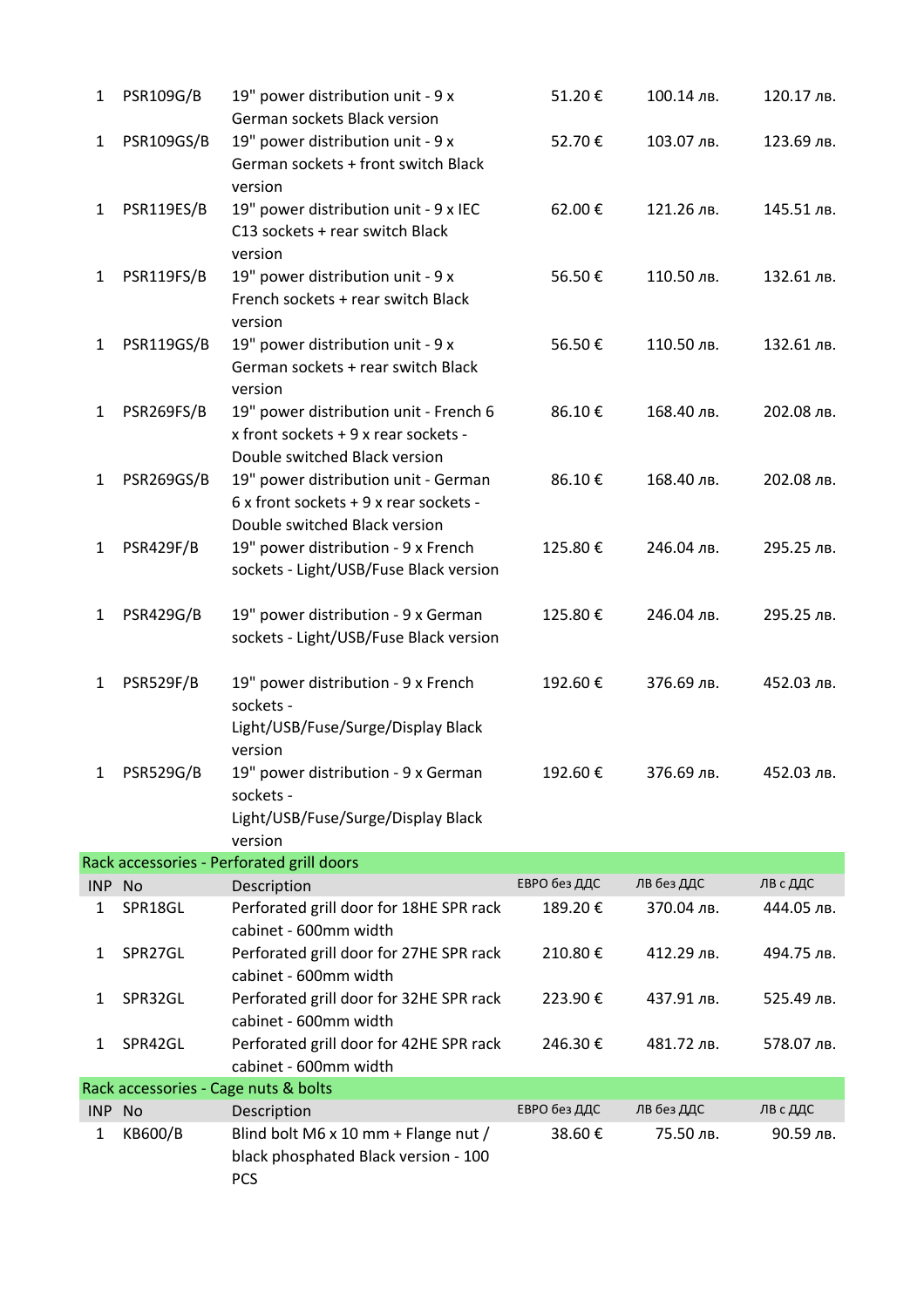| 1            | KM500                               | M5 cage nut for 0.5 - 2.0 mm plate<br>thickness                              | 26.70€       | 52.22 лв.  | 62.66 лв.  |
|--------------|-------------------------------------|------------------------------------------------------------------------------|--------------|------------|------------|
| 1            | KM600                               | M6 cage nut for 0.5 - 2.0 mm plate<br>thickness                              | 26.70€       | 52.22 лв.  | 62.66 лв.  |
| 1            | <b>KM600A</b>                       | M6 cage nut for 2.0 - 3.5 mm plate<br>thickness                              | 26.70€       | 52.22 лв.  | 62.66 лв.  |
| $\mathbf{1}$ | <b>KS500</b>                        | Bolt M5 x 16mm DIN7985 black<br>phosphated + nylon washer 100 pcs<br>pack    | 9.90€        | 19.36 лв.  | 23.24 лв.  |
| 1            | KS600                               | Bolt M6 x 16 mm DIN7985 black<br>phosphated + nylon washer 100 pcs<br>pack   | 11.40€       | 22.30 лв.  | 26.76 лв.  |
|              | Rack accessories - Cable organizers |                                                                              |              |            |            |
| INP No       |                                     | Description                                                                  | ЕВРО без ДДС | лв без ддС | ЛВ с ДДС   |
| $\mathbf{1}$ | <b>BCO101</b>                       | 19" horizontal cable management -<br>1HE                                     | 17.40€       | 34.03 лв.  | 40.84 лв.  |
| 1            | <b>BCO242</b>                       | Vertical cable management - 42HE                                             | 147.40€      | 288.29 лв. | 345.95 лв. |
| $\mathbf{1}$ | BLB01                               | 19" Rackmount cable Lacing bar                                               | 2.80€        | 5.48 лв.   | 6.57 лв.   |
| $\mathbf{1}$ | <b>BSV003</b>                       | 19" Rackmount cable Lacing bar with                                          | 4.80€        | 9.39 лв.   | 11.27 лв.  |
|              |                                     | cable tie slots                                                              |              |            |            |
|              | Rack accessories - Rack accessories |                                                                              |              |            |            |
| INP No       |                                     | Description                                                                  | ЕВРО без ДДС | ЛВ без ДДС | ЛВ с ДДС   |
| 1            | <b>RLU30</b>                        | Led rack light unit - 30 cm - warm<br>white 3000k                            | 35.00€       | 68.45 лв.  | 82.14 лв.  |
| 1            | SPR100PT                            | Rack plinth - for SPR1000 series                                             | 123.40€      | 241.35 лв. | 289.62 лв. |
| 1            | SPR100RF                            | 19" cooling roof fan unit - for SPR1042                                      | 130.80€      | 255.82 лв. | 306.99 лв. |
| 1            | SPR10CSS                            | Rack interconnection slot set (4pcs)                                         | 9.10€        | 17.80 лв.  | 21.36 лв.  |
| $\mathbf{1}$ | SPR10DC                             | Dust cover brush for cable entry                                             | 11.90€       | 23.27 лв.  | 27.93 лв.  |
| 1            | SPR60PT                             | Rack plinth - for SPR600 series                                              | 100.00€      | 195.58 лв. | 234.70 лв. |
| 1            | SPR60RF                             | 19" cooling roof fan unit - for SPR600<br>series                             | 70.60€       | 138.08 лв. | 165.70 лв. |
| 1            | SPR80PT                             | Rack plinth - for SPR800 series                                              | 111.00€      | 217.10 лв. | 260.52 лв. |
| 1            | SPR80RF                             | 19" cooling roof fan unit - for SPR800<br>series                             | 123.90€      | 242.33 лв. | 290.79 лв. |
| 1            | SPR88PT                             | Rack plinth - for SPR8800 series                                             | 125.80€      | 246.04 лв. | 295.25 лв. |
|              |                                     | <b>CASY Modular Solutions - CASY modules - Audio</b>                         |              |            |            |
| INP No       |                                     | Description                                                                  | ЕВРО без ДДС | ЛВ без ДДС | ЛВ с ДДС   |
| 5            | CASY121/B                           | CASY 1 space with XLR female to 3-pin<br>terminal block Black version        | 9.60€        | 18.78 лв.  | 22.53 лв.  |
| 5            | <b>CASY122/B</b>                    | CASY 1 space with XLR male to 3-pin<br>terminal block Black version          | 9.40€        | 18.38 лв.  | 22.06 лв.  |
| 5            | CASY123/B                           | CASY 1 space angled with XLR female<br>to 3-pin terminal block Black version | 9.90€        | 19.36 лв.  | 23.24 лв.  |
| 5            | <b>CASY124/B</b>                    | CASY 1 space angled with XLR male to<br>3-pin terminal block Black version   | 9.80€        | 19.17 лв.  | 23.00 лв.  |
| 5            | CASY125/B                           | CASY 1 space with 2x XLR female to 3-<br>pin terminal block Black version    | 15.40€       | 30.12 лв.  | 36.14 лв.  |
| 5            | CASY126/B                           | CASY 1 space with 2x XLR male to 3-<br>pin terminal block Black version      | 15.20€       | 29.73 лв.  | 35.67 лв.  |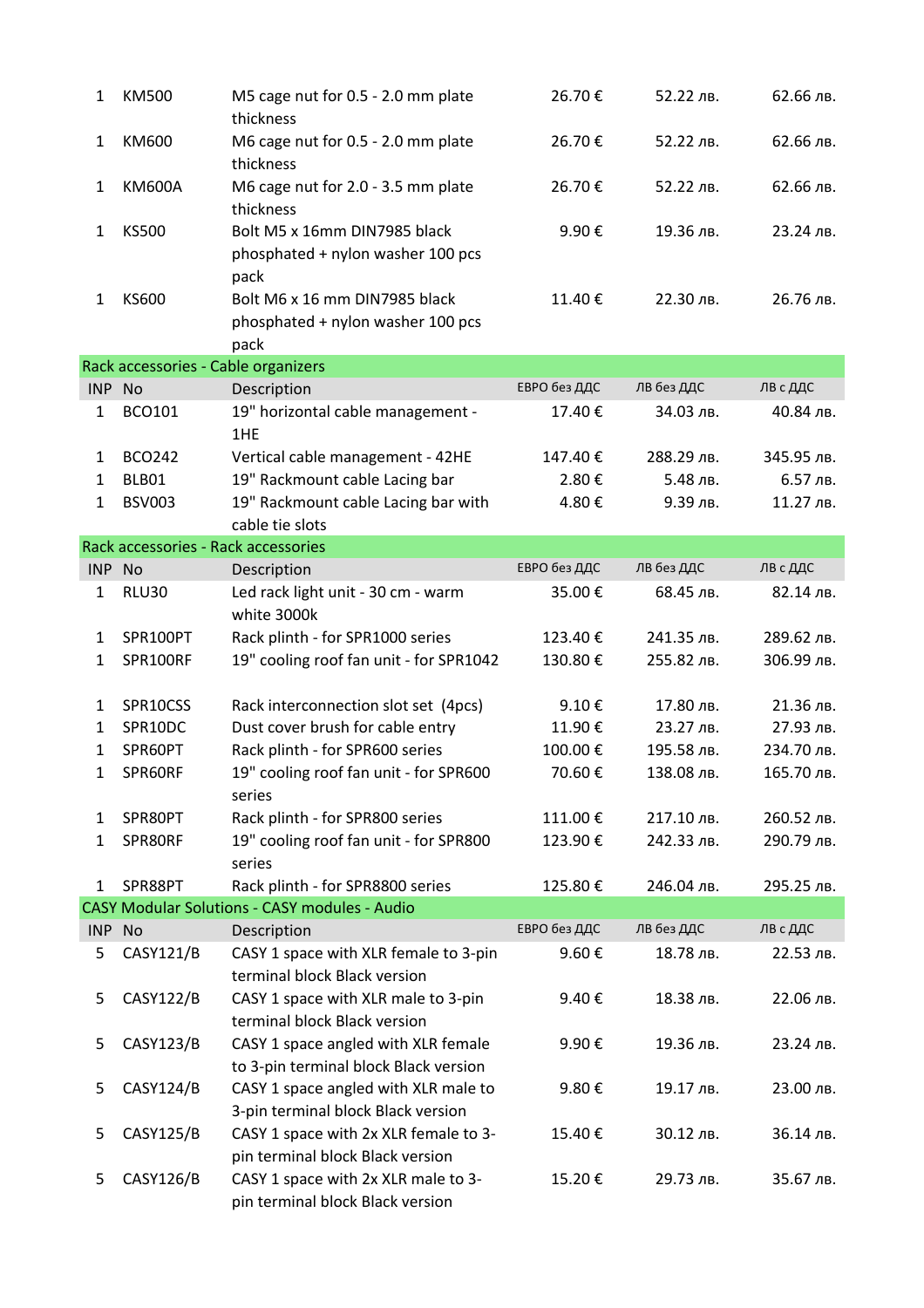| 5            | CASY131/B        | CASY 1 space with 2x female stereo<br><b>RCA's Black version</b>                                      | 13.50€       | 26.40 лв.  | 31.68 лв.  |
|--------------|------------------|-------------------------------------------------------------------------------------------------------|--------------|------------|------------|
| 5            | CASY132/B        | CASY 1 space with 2x RCA to 2-pin<br>terminal block Black version                                     | 10.20€       | 19.95 лв.  | 23.94 лв.  |
| 5            | CASY135/B        | CASY 1 space with female 3.5mm<br>jack's Black version                                                | 12.10€       | 23.67 лв.  | 28.40 лв.  |
| 5            | CASY136/B        | CASY 1 space with 3.5mm jack to 3-pin<br>terminal block Black                                         | 10.20€       | 19.95 лв.  | 23.94 лв.  |
| 5            | <b>CASY138/B</b> | CASY 1 space with 2x 3-pin terminal<br>block to 3-pin terminal block Black                            | 12.30€       | 24.06 лв.  | 28.87 лв.  |
| 5            | CASY141/B        | Casy 1 space with male SpeakON to 4-<br>pin terminal block Black version                              | 13.80€       | 26.99 лв.  | 32.39 лв.  |
| 5            | CASY142/B        | CASY 1 space with 2x male SpeakON<br>to 4-pin terminal block Black version                            | 26.50€       | 51.83 лв.  | 62.20 лв.  |
| 5            | CASY143/B        | CASY 1 space angled with male<br>SpeakON to 4-pin terminal block Black<br>version                     | 16.10€       | 31.49 лв.  | 37.79 лв.  |
| 5            | CASY148/B        | CASY 1 space speaker level 2x 2-pin<br>terminal block to 2-pin terminal block<br><b>Black version</b> | 12.00€       | 23.47 лв.  | 28.16 лв.  |
| 5            | CASY191/B        | CASY 1 space stereo galvanic isolator<br>shielded Black                                               | 50.80€       | 99.36 лв.  | 119.23 лв. |
|              |                  | <b>CASY Modular Solutions - CASY modules - Video</b>                                                  |              |            |            |
| <b>INP</b>   | <b>No</b>        | Description                                                                                           | ЕВРО без ДДС | ЛВ без ДДС | ЛВ с ДДС   |
| 5            | CASY151/B        | CASY 1 space VGA & 3.5mm female                                                                       | 12.30€       | 24.06 лв.  | 28.87 лв.  |
|              |                  |                                                                                                       |              |            |            |
|              |                  | jack Black version                                                                                    |              |            |            |
|              |                  | CASY Modular Solutions - CASY modules - Data                                                          |              |            |            |
| INP No       |                  | Description                                                                                           | ЕВРО без ДДС | ЛВ без ДДС | ЛВ с ДДС   |
| 5            | CASY161/B        | CASY 1 space USB 2.0 a gender Black<br>version                                                        | 7.20€        | 14.08 лв.  | 16.90 лв.  |
| 5            | CASY162/B        | CASY 1 space USB 2.0 a to 4-pin<br>terminal block Black version                                       | 8.50€        | 16.62 лв.  | 19.95 лв.  |
| 5            | CASY167/B        | CASY 1 space EtherCON to RJ-45 Black<br>version                                                       | 27.40€       | 53.59 лв.  | 64.31 лв.  |
| 5            | <b>CASY168/B</b> | CASY 1 space 2x EtherCON to RJ-45<br><b>Black version</b>                                             | 50.70€       | 99.16 лв.  | 118.99 лв. |
|              |                  | <b>CASY Modular Solutions - CASY modules - Power</b>                                                  |              |            |            |
| INP No       |                  | Description                                                                                           | ЕВРО без ДДС | ЛВ без ДДС | ЛВ с ДДС   |
| $\mathbf{1}$ | CASY181/B        | CASY 1 space euro power inlet socket<br><b>Black</b>                                                  | 11.90€       | 23.27 лв.  | 27.93 лв.  |
| $\mathbf{1}$ | CASY182/B        | CASY 1 space euro power outlet<br>socket Black                                                        | 11.90€       | 23.27 лв.  | 27.93 лв.  |
| 1            | <b>CASY282/B</b> | CASY 2 space 2x euro power outlet<br>socket Black                                                     | 18.70€       | 36.57 лв.  | 43.89 лв.  |
| 1            | CASY285F/B       | CASY 2 space with French schuko<br>outlet IP44 Black version                                          | 19.80€       | 38.73 лв.  | 46.47 лв.  |
| 1            | CASY285G/B       | CASY 2 space with German schuko<br>outlet IP44 Black version                                          | 19.80€       | 38.73 лв.  | 46.47 лв.  |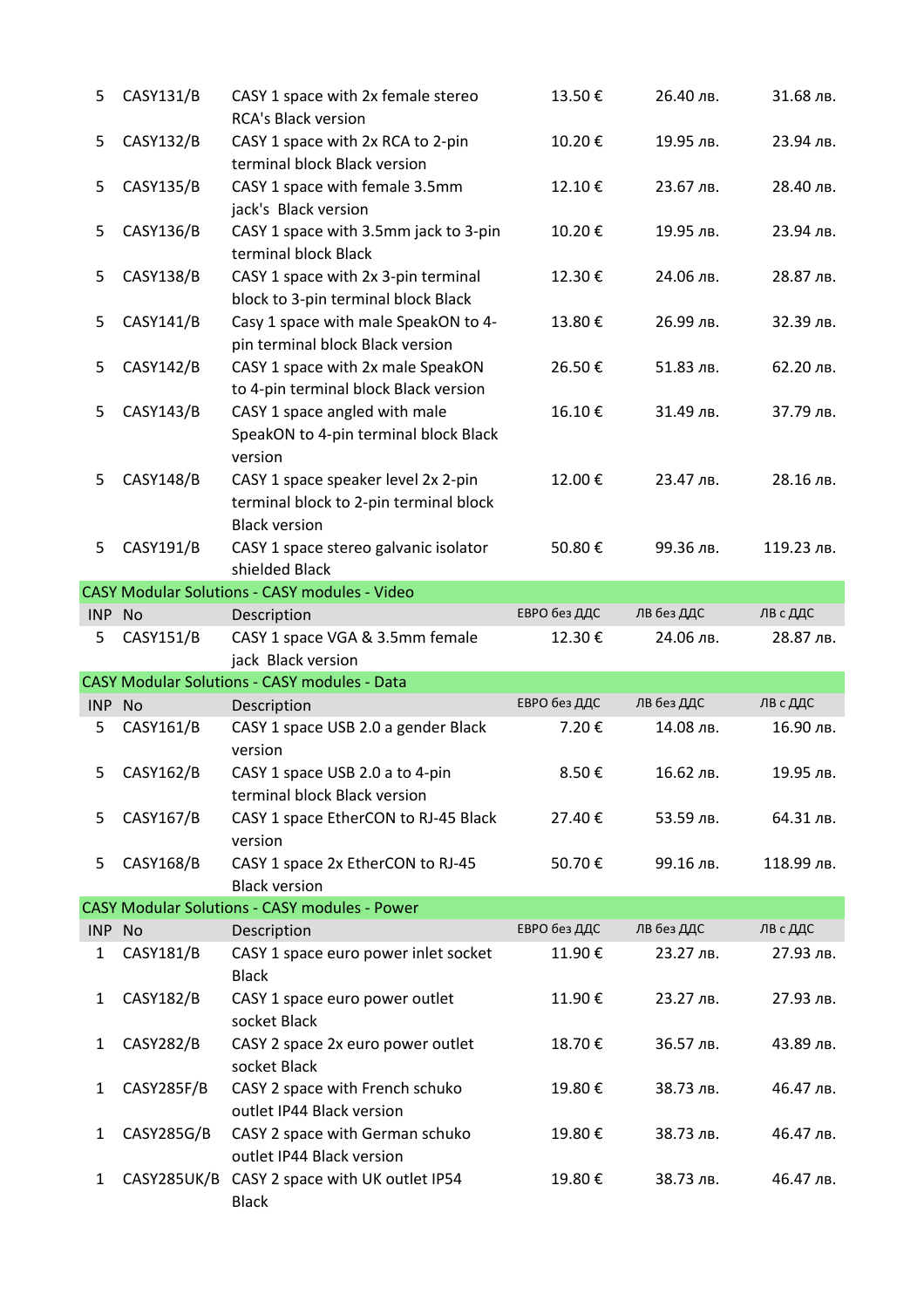|            |                  | CASY Modular Solutions - CASY modules - Pre-made, cut-out holes                                                               |              |            |            |
|------------|------------------|-------------------------------------------------------------------------------------------------------------------------------|--------------|------------|------------|
| <b>INP</b> | <b>No</b>        | Description                                                                                                                   | ЕВРО без ДДС | ЛВ без ДДС | ЛВ с ДДС   |
| 30         | CASY103/B        | CASY 1 space cover plate - 1x D-size<br>hole Black version                                                                    | 3.90€        | 7.63 лв.   | 9.15 лв.   |
| 5          | CASY104/B        | CASY 1 space angled cover plate with<br>D-size hole Black version                                                             | 4.10€        | 8.02 лв.   | 9.62 лв.   |
| 30         | CASY105/B        | CASY 1 space cover plate - 2x D-size<br>holes Black version                                                                   | 4.10€        | 8.02 лв.   | 9.62 лв.   |
| 20         | CASY106/B        | Casy 1 space cover plate - 1x<br>Keystone adapter Black version                                                               | 6.50€        | 12.71 лв.  | 15.26 лв.  |
| 20         | CASY107/B        | CASY 1 space cover plate - 2x<br>Keystone adapter Black version                                                               | 9.10€        | 17.80 лв.  | 21.36 лв.  |
| 30         | <b>CASY108/B</b> | CASY 1 space cover plate - 1x<br>powerCON TRUE1 outlet connector<br>hole Black version                                        | 3.90€        | 7.63 лв.   | 9.15 лв.   |
| 30         | CASY203/B        | CASY 2 space cover plate - 4x D-size<br>holes Black version                                                                   | 5.50€        | 10.76 лв.  | 12.91 лв.  |
| 30         | <b>CASY205/B</b> | CASY 2 space cover plate - 1x G-size<br>hole Black version                                                                    | 5.30€        | 10.37 лв.  | 12.44 лв.  |
| 18         | CASY303/B        | CASY 3 space double 45x45 mm<br>module plate Black                                                                            | 10.90€       | 21.32 лв.  | 25.58 лв.  |
|            |                  | CASY Modular Solutions - CASY modules - Blind & ventilation                                                                   |              |            |            |
| INP No     |                  | Description                                                                                                                   | ЕВРО без ДДС | ЛВ без ДДС | ЛВ с ДДС   |
| 30         | CASY101/B        | CASY 1 space closed blind plate Black<br>version                                                                              | 3.70€        | 7.24 лв.   | 8.68 лв.   |
| 30         | CASY101A/B       | CASY 1 space closed aluminum blind<br>plate Black                                                                             | 4.40€        | 8.61 лв.   | 10.33 лв.  |
| 30         | CASY102/B        | CASY 1 space vented blind plate Black<br>version                                                                              | 3.70€        | 7.24 лв.   | 8.68 лв.   |
| 30         | CASY201/B        | CASY 2 space closed blind plate Black<br>version                                                                              | 5.10€        | 9.97 лв.   | 11.97 лв.  |
| 30         | CASY201A/B       | CASY 2 space closed aluminum blind<br>plate Black                                                                             | 6.60€        | 12.91 лв.  | 15.49 лв.  |
| 30         | <b>CASY202/B</b> | CASY 2 space vented blind plate Black<br>version                                                                              | 5.10€        | 9.97 лв.   | 11.97 лв.  |
| 30         | CASY301/B        | CASY 3 space closed blind plate Black<br>version                                                                              | 7.00€        | 13.69 лв.  | 16.43 лв.  |
| 30         | CASY302/B        | CASY 3 space vented blind plate Black<br>version                                                                              | 7.00€        | 13.69 лв.  | 16.43 лв.  |
| 20         | CASY401/B        | CASY 4 space closed blind plate Black<br>version                                                                              | 8.40€        | 16.43 лв.  | 19.71 лв.  |
| 20         | CASY402/B        | CASY 4 space vented blind plate Black<br>version                                                                              | 8.40€        | 16.43 лв.  | 19.71 лв.  |
|            |                  | <b>CASY Modular Solutions - 19" Chassis</b>                                                                                   |              |            |            |
| INP No     |                  | Description                                                                                                                   | ЕВРО без ДДС | ЛВ без ДДС | ЛВ с ДДС   |
| 1          | CASY001/B        | CASY chassis 2 x 12 space - 19", 2HE<br>mounting - 120mm depth Casy chassis<br>12 space - 2he 19" mounting - 120mm -<br>black | 69.90€       | 136.71 лв. | 164.06 лв. |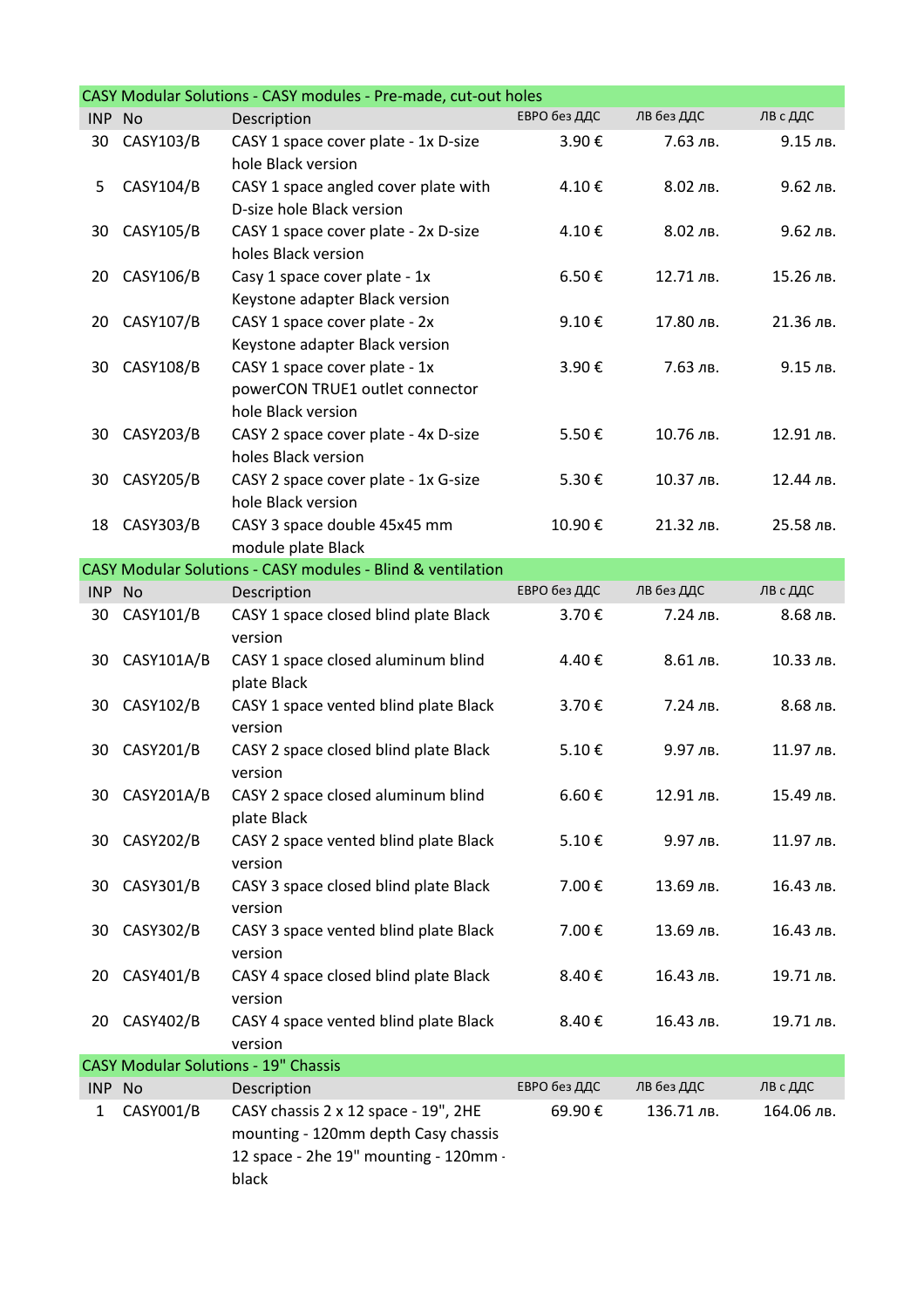| $\mathbf{1}$ | <b>CASY002/B</b> | CASY chassis 2 x 12 space - 19", 2HE<br>mounting - 270mm depth Casy chassis<br>12 space - 2he 19" mounting - 270mm -<br>black | 134.90€      | 263.84 лв. | 316.61 лв. |
|--------------|------------------|-------------------------------------------------------------------------------------------------------------------------------|--------------|------------|------------|
| 10           | CASY021/B        | CASY 12 space strain relief Casy 12<br>space strain relief - black                                                            | 11.20€       | 21.91 лв.  | 26.29 лв.  |
|              |                  | <b>CASY Modular Solutions - Table chassis</b>                                                                                 |              |            |            |
| <b>INP</b>   | No               | Description                                                                                                                   | ЕВРО без ДДС | ЛВ без ДДС | ЛВ с ДДС   |
| 1            | CASY014/B        | CASY On-Table Chassis - 4 space Black                                                                                         | 37.70€       | 73.73 лв.  | 88.48 лв.  |
| 1            | CASY014G/B       | CASY On-Table Chassis - 4 space - With<br>grommet Black version                                                               | 49.20€       | 96.23 лв.  | 115.47 лв. |
| $\mathbf{1}$ | <b>CASY018/B</b> | CASY On-Table Chassis - 8 space Black                                                                                         | 55.20€       | 107.96 лв. | 129.55 лв. |
| 1            | CASY018G/B       | CASY On-Table Chassis - 8 space - With<br>grommet Black version                                                               | 71.60€       | 140.04 лв. | 168.04 лв. |
| 1            | CASY024/B        | CASY In-table mount box - 4 space<br><b>Black version - RAL9004</b>                                                           | 145.30€      | 284.18 лв. | 341.02 лв. |
| $\mathbf{1}$ | CASY024/G        | CASY In-table mount box - 4 space<br>Grey version - RAL9006                                                                   | 145.30€      | 284.18 лв. | 341.02 лв. |
| 1            | <b>CASY028/B</b> | CASY In-table mount box - 8 space<br><b>Black version - RAL9004</b>                                                           | 189.00€      | 369.65 лв. | 443.58 лв. |
| $\mathbf{1}$ | CASY028/G        | CASY In-table mount box - 8 space<br>Grey version - RAL9006                                                                   | 189.00€      | 369.65 лв. | 443.58 лв. |
|              |                  | <b>CASY Modular Solutions - Under table chassis</b>                                                                           |              |            |            |
|              |                  |                                                                                                                               |              |            |            |
| INP No       |                  | Description                                                                                                                   | ЕВРО без ДДС | ЛВ без ДДС | ЛВ с ДДС   |
| 1            | CASY003/B        | CASY chassis 6 space - 90° surface<br>mount - 120mm Casy chassis 6 space -                                                    | 62.90€       | 123.02 лв. | 147.63 лв. |
|              |                  | 90° surface mount - 120mm - black                                                                                             |              |            |            |
|              |                  | <b>CASY Modular Solutions - On-Wall chassis</b>                                                                               |              |            |            |
| INP No       |                  | Description                                                                                                                   | ЕВРО без ДДС | ЛВ без ДДС | ЛВ с ДДС   |
| 5            | CASY030E/B       | CASY protection ear set for CASY03x<br>series Black                                                                           | 12.20€       | 23.86 лв.  | 28.63 лв.  |
| 1            | CASY032/B        | CASY on-wall chassis - 2 space Black                                                                                          | 21.90€       | 42.83 лв.  | 51.40 лв.  |
| 1            | CASY034/B        | CASY on-wall chassis - 4 space Black                                                                                          | 34.30€       | 67.08 лв.  | 80.50 лв.  |
| 1            | <b>CASY038/B</b> | CASY on-wall chassis - 8 space Black                                                                                          | 52.00€       | 101.70 лв. | 122.04 лв. |
|              |                  | <b>CASY Modular Solutions - Stage box</b>                                                                                     |              |            |            |
| INP No       |                  | Description                                                                                                                   | ЕВРО без ДДС | ЛВ без ДДС | ЛВ с ДДС   |
| 1            | CASY044S/B       | CASY stage box - 4 space - With shock<br>bumper Black version                                                                 | 39.80€       | 77.84 лв.  | 93.41 лв.  |
| $\mathbf{1}$ | <b>CASY048/B</b> | CASY stage box - 8 space Black                                                                                                | 36.30€       | 71.00 лв.  | 85.20 лв.  |
| 1            | CASY048S/B       | CASY stage box - 8 space - With shock<br>bumper Black version                                                                 | 51.80€       | 101.31 лв. | 121.57 лв. |
|              |                  | <b>CASY Modular Solutions - In-Wall frames</b>                                                                                |              |            |            |
| INP No       |                  | Description                                                                                                                   | ЕВРО без ДДС | ЛВ без ДДС | ЛВ с ДДС   |
| 8            | CASY052/B        | CASY in-wall frame - 2 space In-wall<br>frame - Black version                                                                 | 16.50€       | 32.27 лв.  | 38.73 лв.  |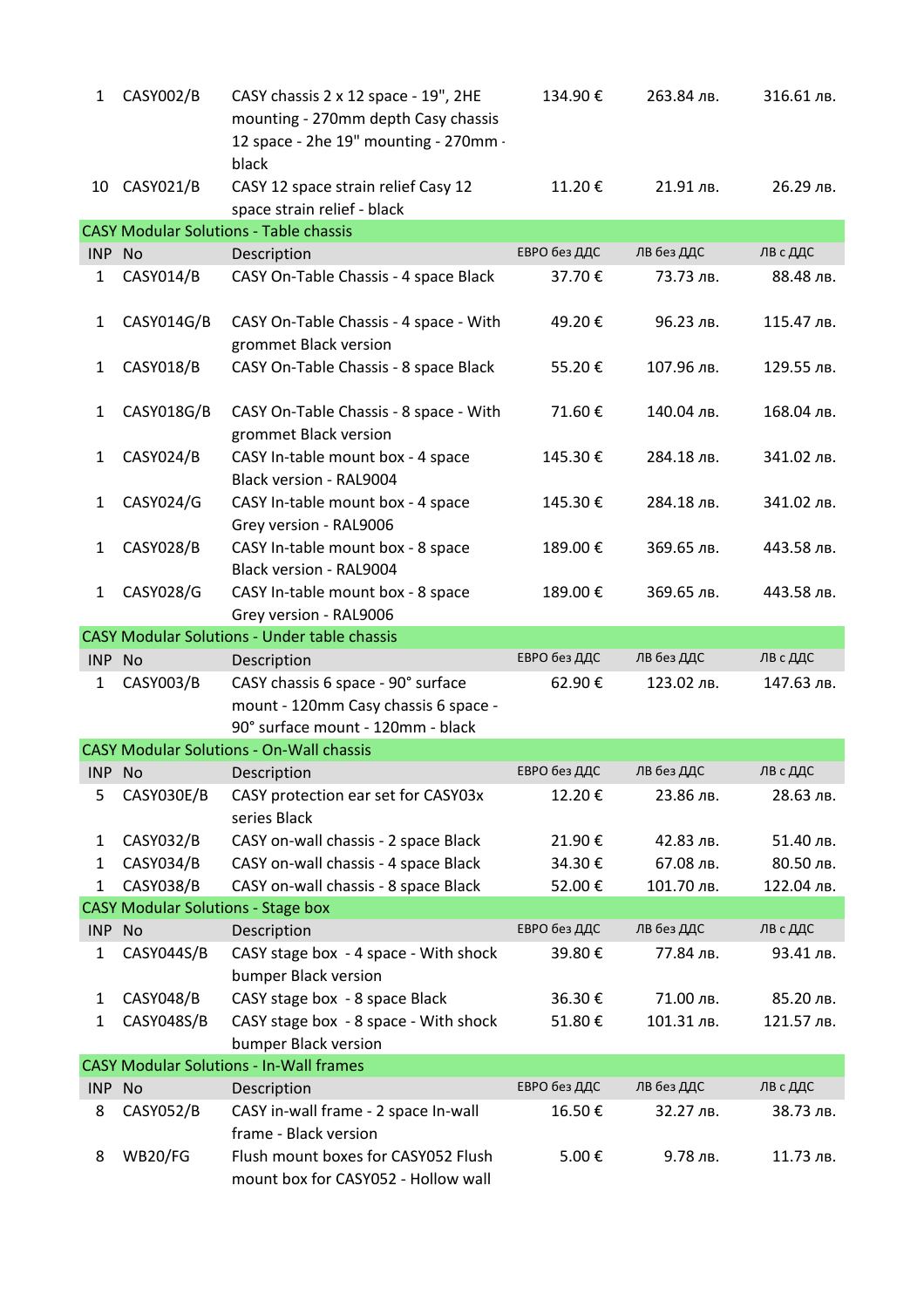|                                       |                 | mount box for CASY052 - Solid wall                                                                                                                  |              |              |              |  |
|---------------------------------------|-----------------|-----------------------------------------------------------------------------------------------------------------------------------------------------|--------------|--------------|--------------|--|
|                                       |                 |                                                                                                                                                     |              |              |              |  |
|                                       |                 | <b>CASY Modular Solutions - 45 x 45 modules</b>                                                                                                     |              |              |              |  |
| INP No                                |                 | Description                                                                                                                                         | ЕВРО без ДДС | ЛВ без ДДС   | ЛВ с ДДС     |  |
| 10                                    | CP45PF/B        | Connection module - French power<br>socket Black version                                                                                            | 7.40€        | 14.47 лв.    | 17.37 лв.    |  |
| 10                                    | CP45PUK/B       | Connection module - UK power socket<br><b>Black version</b>                                                                                         | 7.40€        | 14.47 лв.    | 17.37 лв.    |  |
| 10                                    | CP45SM/B        | Switch module - Momentary contact<br><b>Black version</b>                                                                                           | 6.70€        | 13.10 лв.    | 15.72 лв.    |  |
| 10                                    | CP45SM2/B       | Switch module - 2 gang momentary<br>contact Black version                                                                                           | 6.70€        | 13.10 лв.    | 15.72 лв.    |  |
| 10                                    | CP45SP/B        | Switch module - Permanent double<br>pole switch contact Black version                                                                               | 7.40€        | 14.47 лв.    | 17.37 лв.    |  |
| 10                                    | CP45SP2/B       | Switch module - 2 gang permanent<br>double pole switch contact Black                                                                                | 6.70€        | 13.10 лв.    | 15.72 лв.    |  |
|                                       |                 | version                                                                                                                                             |              |              |              |  |
| INP                                   | <b>No</b>       | Flightcases & bags - 19" Equipment cases                                                                                                            | ЕВРО без ДДС | ЛВ без ДДС   | ЛВ с ДДС     |  |
|                                       |                 | Description<br>19" flightcase - 2HE - 507mm depth                                                                                                   | 238.80€      | 467.05 лв.   | 560.46 лв.   |  |
| 1                                     | FC102/B         | <b>Black version</b>                                                                                                                                |              |              |              |  |
| 1                                     | FC104/B         | 19" flightcase - 4HE - 507mm depth<br><b>Black version</b>                                                                                          | 304.00€      | 594.57 лв.   | 713.49 лв.   |  |
| 1                                     | FC108/B         | 19" flightcase - 8HE - 507mm depth<br><b>Black version</b>                                                                                          | 363.90€      | 711.73 лв.   | 854.07 лв.   |  |
| 1                                     | FC116/B         | 19" flightcase - 16HE - 507mm depth<br><b>Black version</b>                                                                                         | 529.50€      | 1035.61 лв.  | 1 242.73 лв. |  |
| 1                                     | <b>FCC104/B</b> | 19" combo flightcase - 7HE front +<br>11HE top Black version                                                                                        | 372.80€      | 729.13 лв.   | 874.96 лв.   |  |
| 1                                     | <b>FCC110/B</b> | 19" combo flightcase - 12HE front +<br>11HE top Black version                                                                                       | 435.90€      | 852.55 лв.   | 1023.06 лв.  |  |
| 1                                     | <b>FCC116/B</b> | 19" combo flightcase - 18HE front +<br>11HE top Black version                                                                                       | 543.60€      | 1 063.19 лв. | 1 275.83 лв. |  |
| 1                                     | FCS04           | 19" combo flightcase - 4HE + 7HE +<br>3HE - half open                                                                                               | 320.00€      | 625.87 лв.   | 751.04 лв.   |  |
| 1                                     |                 | FCX104MK2/B 19" flightcase - 4HE - 360mm depth -<br>19" mounting profile on front & rear<br>Black version - 19" mounting profile<br>on front & rear | 280.40€      | 548.41 лв.   | 658.10 лв.   |  |
| 1                                     | <b>FCX108/B</b> | 19" flightcase - 8HE - 360mm depth<br><b>Black version</b>                                                                                          | 314.60€      | 615.30 лв.   | 738.36 лв.   |  |
| Flightcases & bags - Flatscreen cases |                 |                                                                                                                                                     |              |              |              |  |
| INP No                                |                 | Description                                                                                                                                         | ЕВРО без ДДС | ЛВ без ДДС   | ЛВ с ДДС     |  |
| 1                                     | FCP610/B        | Flightcase for 2x flatscreen up to 70"<br><b>Black version</b>                                                                                      | 943.70€      | 1 845.72 лв. | 2 214.86 лв. |  |
| Flightcases & bags - Trunk cases      |                 |                                                                                                                                                     |              |              |              |  |
| INP No                                |                 | Description                                                                                                                                         | ЕВРО без ДДС | ЛВ без ДДС   | ЛВ с ДДС     |  |

 $6.80 \text{ } \infty$  13.30 лв. 15.96 лв.

8 WB20/FS Flush mount boxes for CASY052 Flush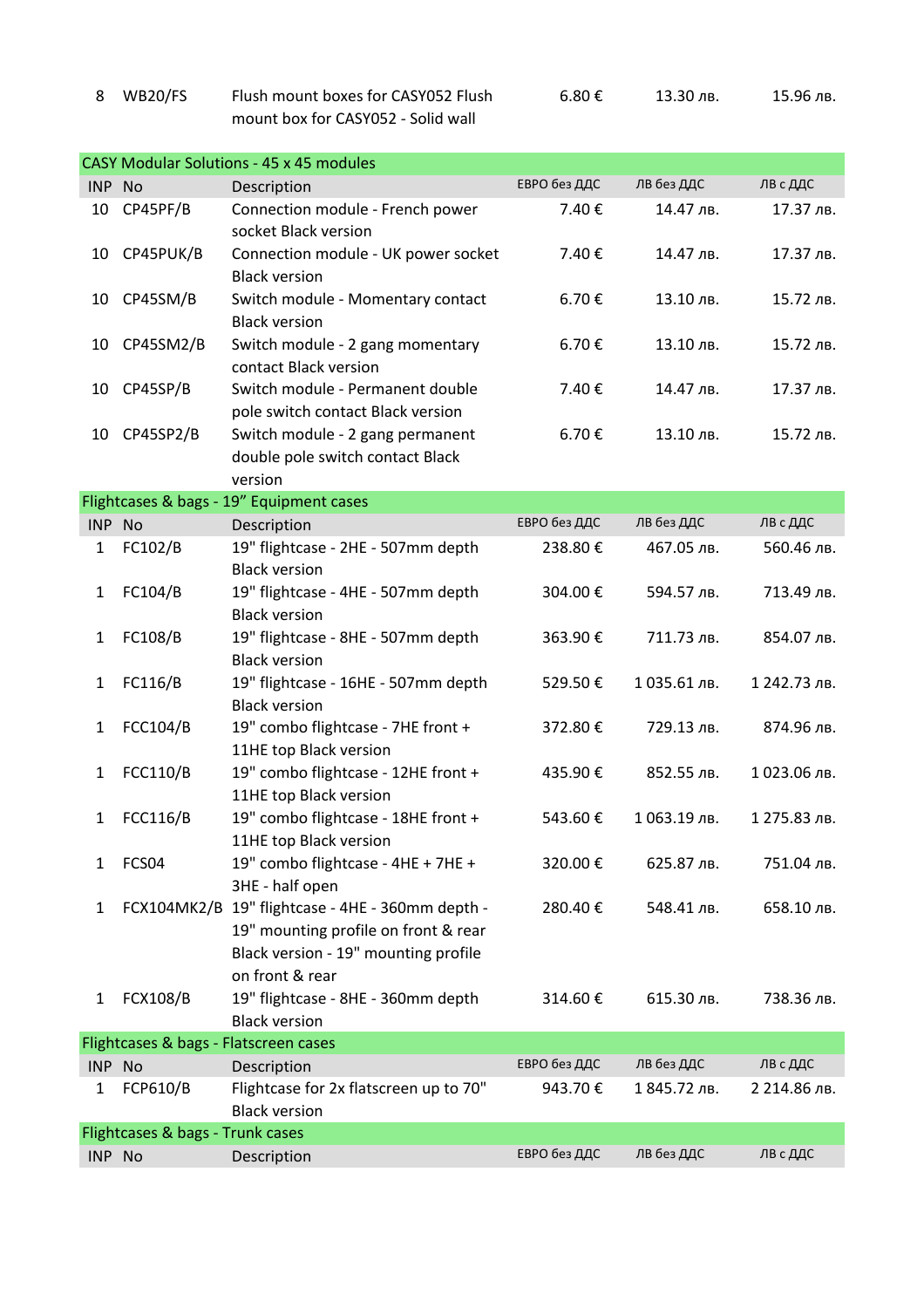| $\mathbf{1}$ |                  | FCDJ2100 MKII Professional DJ flightcase for 10"<br>mixer & 2 pioneer cd-players | 241.00 € | 471.36 лв. | 565.63 лв.   |
|--------------|------------------|----------------------------------------------------------------------------------|----------|------------|--------------|
|              |                  | Professional DJ flightcase for 10"                                               |          |            |              |
|              |                  | mixer & 2 pioneer cd-players                                                     |          |            |              |
| 1            | <b>FCDJ2200</b>  | Flightcase for pioneer DJM-2000 mixer                                            | 285.00€  | 557.41 лв. | 668.89 лв.   |
|              |                  | with 2 pioneer players                                                           |          |            |              |
| $\mathbf 1$  | FCE066HD/B       | Flightcase EURO with hinged cover                                                | 354.30€  | 692.95 лв. | 831.54 лв.   |
|              |                  | and divider profile Black                                                        |          |            |              |
| 1            | <b>FDJM350</b>   | Professional DJ flightcase for DJM or                                            | 135.00 € | 264.04 лв. | 316.84 лв.   |
|              |                  | CDJ type equipment                                                               |          |            |              |
| 1            | <b>PROMO5105</b> | Flightcase for HS212MK2 speaker                                                  | 429.30€  | 839.64 лв. | 1 007.57 лв. |
| 1            | <b>PROMO5106</b> | Flight case for 2 x XENO6 loudspeaker                                            | 178.10€  | 348.33 лв. | 418.00 лв.   |

| Flightcases & bags - Flightcase accessories |               |                                        |              |            |            |  |
|---------------------------------------------|---------------|----------------------------------------|--------------|------------|------------|--|
| INP                                         | <b>No</b>     | Description                            | ЕВРО без ДДС | ЛВ без ДДС | ЛВ с ДДС   |  |
| 4                                           | CAS110        | Swivel bearing caster 100mm            | 16.30€       | 31.88 лв.  | 38.26 лв.  |  |
| 1.                                          | <b>FCB104</b> | Caster board for flightcase - 530mm x  | 113.30€      | 221.60 лв. | 265.91 лв. |  |
|                                             |               | 570 <sub>mm</sub>                      |              |            |            |  |
| 1                                           | FCB30         | Casterboards                           | 72.00€       | 140.82 лв. | 168.98 лв. |  |
| 1                                           | <b>FCD075</b> | Flightcase divider plate - 749 x 549mm | 28.00€       | 54.76 лв.  | 65.72 лв.  |  |
|                                             |               |                                        |              |            |            |  |
| $\mathbf{1}$                                | <b>FCD115</b> | Flightcase divider plate - 1149 x      | 38.00€       | 74.32 лв.  | 89.19 лв.  |  |
|                                             |               | 549mm                                  |              |            |            |  |
|                                             | FCD116        | Flightcase divider plate for FCE126H   | 33.20€       | 64.93 лв.  | 77.92 лв.  |  |
| 1                                           | <b>FCT086</b> | Flightcase tray insert - 750 x 550mm   | 70.10€       | 137.10 лв. | 164.52 лв. |  |
| 1                                           | <b>FCT126</b> | Flightcase tray insert - 1150 x 550mm  | 93.90€       | 183.65 лв. | 220.38 лв. |  |

| Flightcases & bags - Soft bags                         |                 |                                                  |              |            |            |  |
|--------------------------------------------------------|-----------------|--------------------------------------------------|--------------|------------|------------|--|
| INP No                                                 |                 | Description                                      | ЕВРО без ДДС | ЛВ без ДДС | ЛВ с ДДС   |  |
| 4                                                      | <b>MBL100</b>   | Belt for belt pouch                              | 12.80€       | 25.03 лв.  | 30.04 лв.  |  |
| $\mathbf{1}$                                           | <b>MBL120</b>   | Belt pouch medium size                           | 8.30€        | 16.23 лв.  | 19.48 лв.  |  |
| 1                                                      | <b>MBL220</b>   | Belt pouch large size                            | 8.30€        | 16.23 лв.  | 19.48 лв.  |  |
| 4                                                      | MCD064          | Cd bag that stores 64 cd's, single<br>sewed      | 32.70€       | 63.96 лв.  | 76.75 лв.  |  |
| 4                                                      | <b>MCD128</b>   | Cd bag that stores 128 cd's, double<br>stitched  | 65.90€       | 128.89 лв. | 154.67 лв. |  |
| $\mathbf{1}$                                           | MDJ1000         | Carry and protection bag for pioneer             | 106.30€      | 207.90 лв. | 249.49 лв. |  |
|                                                        |                 | CDJ-2000 nexus-2000-800-1000 and                 |              |            |            |  |
|                                                        |                 | DVJ-1000                                         |              |            |            |  |
| $\overline{2}$                                         | <b>MLP117</b>   | 17 inch messenger bag                            | 106.30€      | 207.90 лв. | 249.49 лв. |  |
| 4                                                      | <b>MPR115</b>   | 15 inch laptop sleeve                            | 21.70€       | 42.44 лв.  | 50.93 лв.  |  |
| 4                                                      | <b>MPR117</b>   | 17 inch laptop sleeve                            | 25.50€       | 49.87 лв.  | 59.85 лв.  |  |
| $\mathbf{1}$                                           | <b>TBAG121</b>  | Carry bag for music stand CST121                 | 10.00€       | 19.56 лв.  | 23.47 лв.  |  |
| Flightcases & bags - Modular rack systems - FCI series |                 |                                                  |              |            |            |  |
| <b>INP</b>                                             | <b>No</b>       | Description                                      | ЕВРО без ДДС | ЛВ без ДДС | ЛВ с ДДС   |  |
| $\mathbf{1}$                                           | <b>FCI102/B</b> | Flightcase 19" rack insert 2 HE Black<br>version | 242.20€      | 473.70 лв. | 568.44 лв. |  |
| $\mathbf{1}$                                           | <b>FCI104/B</b> | Flightcase 19" rack insert 4 HE Black<br>version | 263.30€      | 514.97 лв. | 617.96 лв. |  |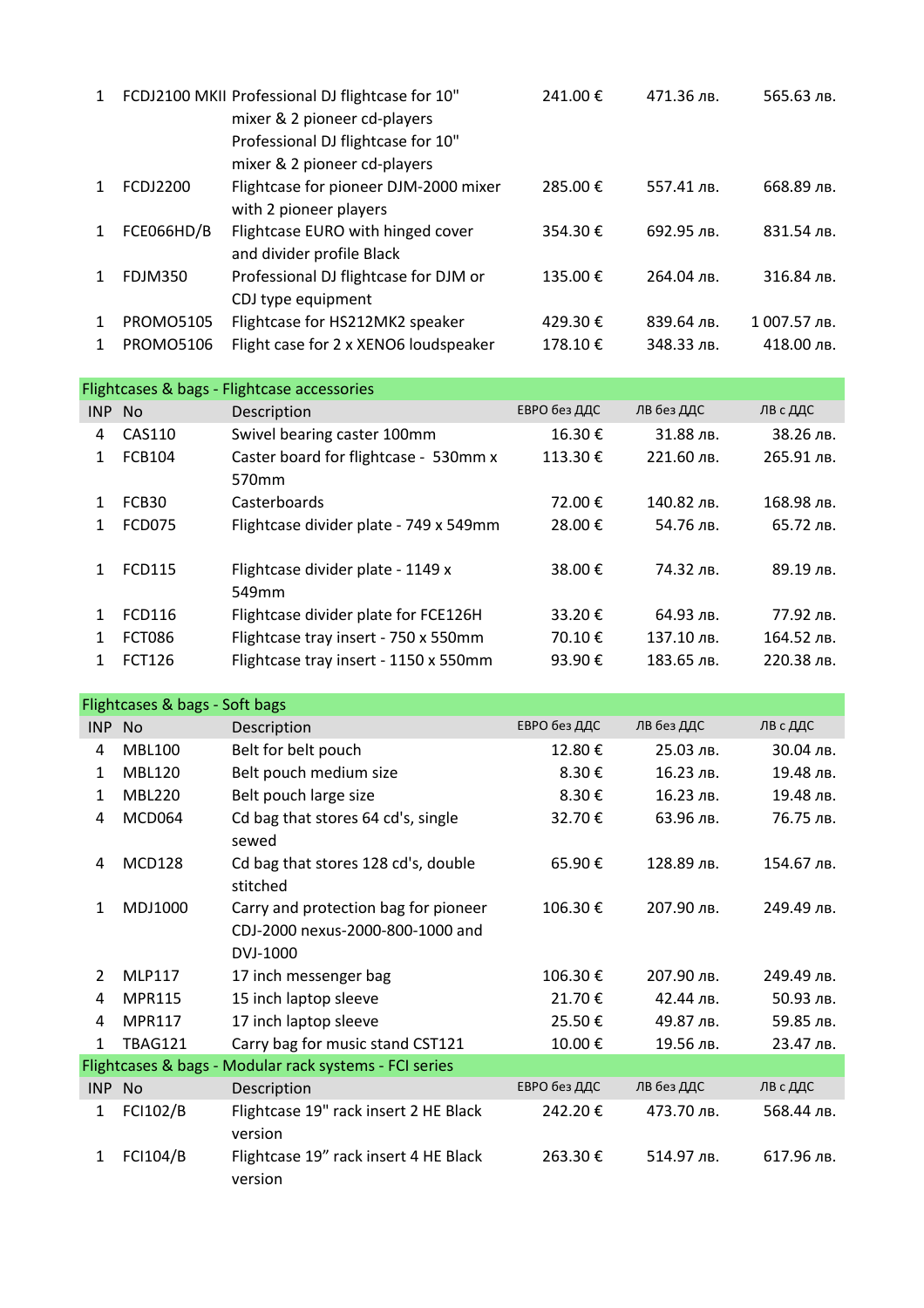| $\mathbf{1}$   | FCI106/B        | Flightcase 19" rack insert 6 HE Black<br>version                   | 284.50€      | 556.43 лв. | 667.72 лв. |
|----------------|-----------------|--------------------------------------------------------------------|--------------|------------|------------|
|                |                 | Stands & mounts - Microphone stands - Microphone stands            |              |            |            |
| INP No         |                 | Description                                                        | ЕВРО без ДДС | ЛВ без ДДС | ЛВ с ДДС   |
| $\mathbf{1}$   | <b>CRD140</b>   | Flange 5/8" outside                                                | 2.30€        | 4.50 лв.   | 5.40 лв.   |
| $\mathbf{1}$   | <b>CST101/B</b> | Microphone table stand Black                                       | 17.50€       | 34.23 лв.  | 41.07 лв.  |
| $\mathbf{1}$   | <b>CST201/B</b> | Straight microphone stand Black                                    | 36.50€       | 71.39 лв.  | 85.67 лв.  |
|                |                 | version                                                            |              |            |            |
| 1              | <b>CST210/B</b> | Microphone boom floor stand Black<br>version                       | 47.30€       | 92.51 лв.  | 111.01 лв. |
| $\mathbf{1}$   | <b>CST259/B</b> | Microphone drum stand with                                         | 42.40€       | 82.93 лв.  | 99.51 лв.  |
|                |                 | extendable boom arm, adjustable                                    |              |            |            |
|                |                 | from 500 to 900mm. Black version                                   |              |            |            |
| $\mathbf{1}$   | <b>CST320/B</b> | Microphone stand with foldable legs                                | 39.80€       | 77.84 лв.  | 93.41 лв.  |
|                |                 | and boom arm Black version                                         |              |            |            |
|                |                 | Stands & mounts - Microphone stands - Boom arms                    |              |            |            |
| INP No         |                 | Description                                                        | ЕВРО без ДДС | ЛВ без ДДС | ЛВ с ДДС   |
| $\mathbf{1}$   | <b>CST010/B</b> | Boom arm for CST201 or CST301<br>stands Black                      | 11.90€       | 23.27 лв.  | 27.93 лв.  |
| $\overline{2}$ | <b>CST354/B</b> | Straight side arm Black version                                    | 10.00€       | 19.56 лв.  | 23.47 лв.  |
|                |                 | Stands & mounts - Microphone stands - Microphone stand accessories |              |            |            |
| INP No         |                 | Description                                                        | ЕВРО без ДДС | ЛВ без ДДС | ЛВ с ДДС   |
| $\mathbf{1}$   | <b>CMA350</b>   | Anti-shock mounting for gooseneck                                  | 25.00€       | 48.90 лв.  | 58.67 лв.  |
|                |                 | microphones                                                        |              |            |            |
| $\mathbf{1}$   | <b>CMC020</b>   | Microphone clamp                                                   | 4.40€        | 8.61 лв.   | 10.33 лв.  |
| 1              | <b>CMC024</b>   | Microphone clamp                                                   | 4.00€        | 7.82 лв.   | 9.39 лв.   |
| 30             | <b>CRD130</b>   | Reduction 5/8" outside                                             | 1.10€        | 2.15 лв.   | 2.58 лв.   |
|                |                 | Stands & mounts - Speaker stands and mounts                        |              |            |            |
| INP No         |                 | Description                                                        | ЕВРО без ДДС | ЛВ без ДДС | ЛВ с ДДС   |
| 1              | <b>CHB196/B</b> | Built-in head base for speaker cabinet                             | 6.20€        | 12.13 лв.  | 14.55 лв.  |
|                |                 | 35mm Black version                                                 |              |            |            |
| 1              | CHB196/W        | Built-in head base for speaker cabinet                             | 6.20€        | 12.13 лв.  | 14.55 лв.  |
|                |                 | 35mm White version                                                 |              |            |            |
| 1              | <b>CST250</b>   | Head base for speaker stand - 35 mm<br>tube inside diameter        | 18.80€       | 36.77 лв.  | 44.12 лв.  |
| 1              | CST410/B        | Speaker pole Black version                                         | 17.10€       | 33.44 лв.  | 40.13 лв.  |
| $\mathbf{1}$   | <b>CST420/B</b> | Monitor speaker stand Black version                                | 57.50€       | 112.46 лв. | 134.95 лв. |
| $\mathbf{1}$   | <b>CST436/B</b> | Standard speaker stand with blocking                               | 55.10€       | 107.77 лв. | 129.32 лв. |
|                |                 | mechanism Black version                                            |              |            |            |
| 1              | <b>CST450/B</b> | Aluminium speaker stand with air                                   | 103.10€      | 201.65 лв. | 241.98 лв. |
|                |                 | suspension. Black version                                          |              |            |            |
| 1              | WLB25/B         | Speaker wall mount bracket - 35mm                                  | 35.30€       | 69.04 лв.  | 82.85 лв.  |
|                |                 | pole - 250mm Black version                                         |              |            |            |
| 1              | WLB25/W         | Speaker wall mount bracket - 35mm                                  | 39.30€       | 76.86 лв.  | 92.24 лв.  |
|                |                 | pole - 250mm White version                                         |              |            |            |
| 1              | WLB35/B         | Speaker wall mount bracket - 35mm                                  | 36.10€       | 70.61 лв.  | 84.73 лв.  |
|                |                 | pole - 350mm Black version                                         |              |            |            |
| 1              | WLB35/W         | Speaker wall mount bracket - 35mm                                  | 40.00€       | 78.23 лв.  | 93.88 лв.  |
|                |                 | pole - 350mm White version                                         |              |            |            |